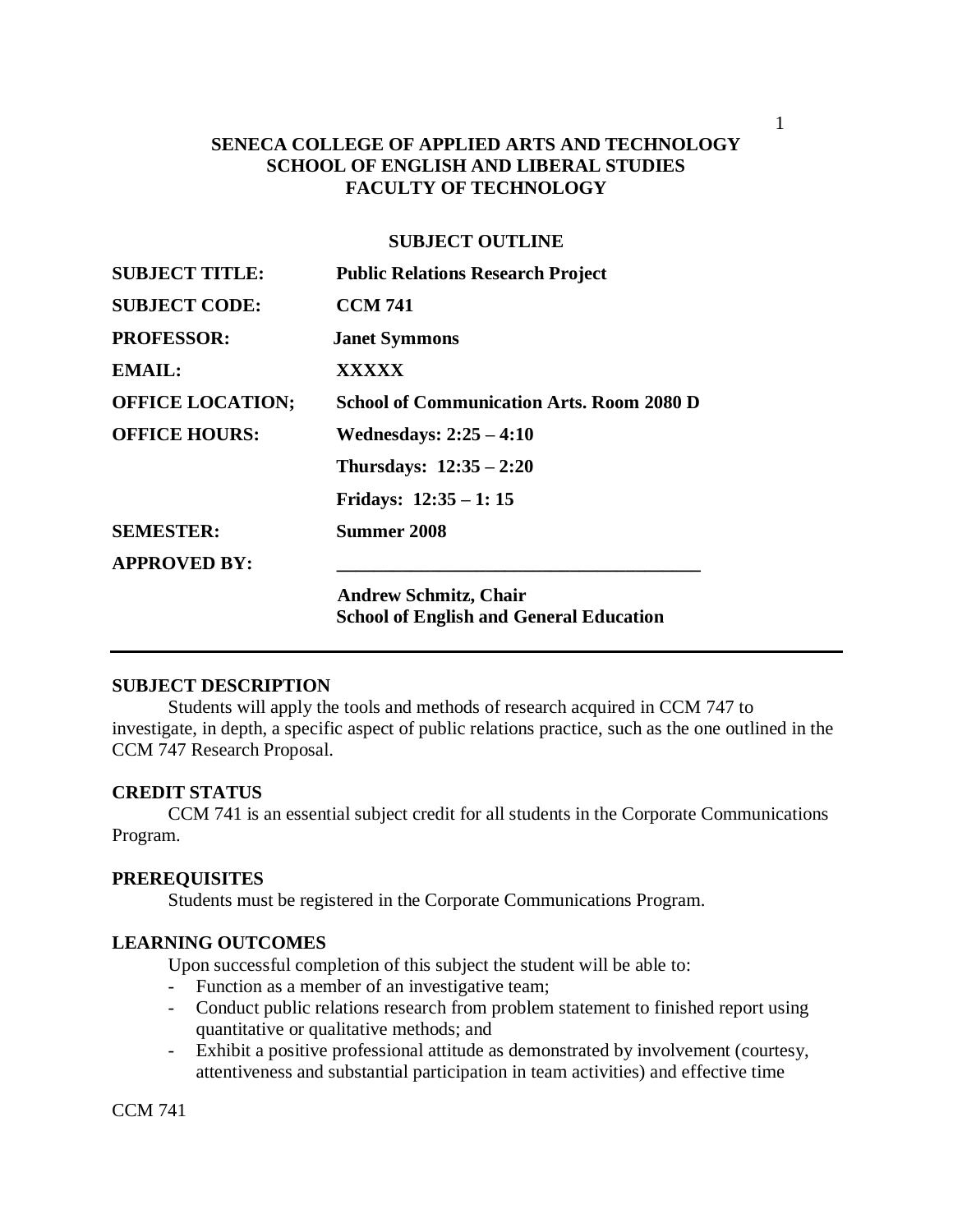management (punctual attendance in class and completion of assigned tasks)

### **MODES OF EVALUATION**

| <b>Assignments:</b>             |     |
|---------------------------------|-----|
| Professionalism                 | 15% |
| <b>Progress Reports</b>         | 25% |
| Draft Research Report           | 20% |
| <b>Final Research Report</b>    | 30% |
| <b>Presentation of Findings</b> | 10% |

All students in a group receive the same grade for each assignment. In addition to completing all assignments, to be eligible to pass the course, each member of a team must evaluate his or her teammates individually and submit confidential, comprehensive evaluations (see attached evaluation form) to the professor with the Final Research Report. When evaluating whether a student has demonstrated success in meeting the Learning Outcomes of the subject, the professor will also take into account the Peer Evaluations. Individual students' final marks may be adjusted by up to two grades (PLUS or MINUS).

Research proposals must be approved by the professor before the research project begins.

Final reports must be written in APA style and have a professional appearance. Reports that do not strictly adhere to the APA style will not be accepted for marking. One grade will be deducted for every three typographical, grammatical, punctuation, stylistic or spelling errors. You must have an APA proof-reader review your report before submitting it to the professor. Be sure to allow approximately eight days turnaround for this review. Budget approximately \$150 for proofreading and submit a copy of the paid invoice with your report. Book your proof-reader several weeks in advance to ensure that he or she can meet your deadline.

What is required is a REPORT -- not an essay or thesis. The report should be comprised of a critical survey of the literature and research methods and findings, together with clearly drawn and well-supported conclusions. Students should indicate what values these findings have to current and future public relations practice.

One cerlox-bound, professionally presented copy of the report, with a clear plastic front cover, is to be presented to the professor in your assigned classroom at the beginning of the last class of the semester. Late reports will not be accepted.

Students are responsible for getting **all** information about arrangements and assignments given in the class. If you are absent, get this information from another student. **Be sure to work on the buddy system.**

This subject is an individual investigation or analysis of contemporary public relations practice. Your professor will supervise and guide you during the preparation of the project. Be sure all members of your group attend each appointment. Come to the meetings prepared -- a short agenda will ensure that you maximize your time. Your mark for Progress Reports will be determined largely by your systematic progress in research methods and in your work plan. This means you must meet your deadlines, and provide a professional, business-like presentation at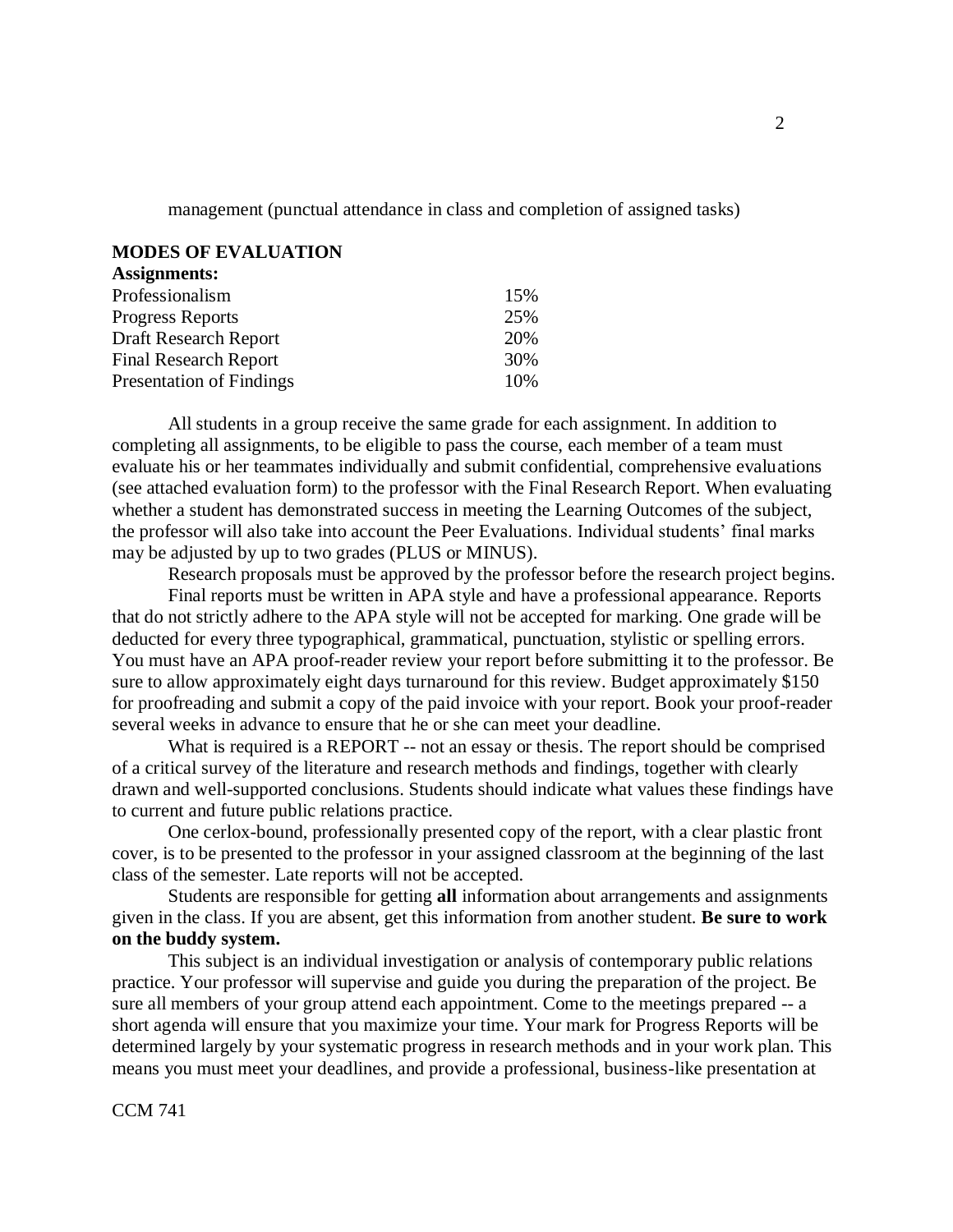each meeting. If you are running into problems, bring a list of questions to the meetings.

#### **Late Assignments:**

Deadlines are extremely important in public relations practice. They are, therefore, extremely important in the Corporate Communications Program. Assignments must be submitted at the beginning of class on the day on which they are due. Professors are not permitted to accept assignments for marking after the class has started. Please do not ask them for an exemption.

All assignments are due at the beginning of class in your assigned classroom on the date specified. Written assignments must be done in APA style; one grade will be deducted for every three typographical, grammatical, punctuation, stylistic and spelling errors. **Late assignments will not be accepted after the due date.** Late assignments will receive a grade of 0% and students will not be able to submit an assignment after the due date. Accommodation will be made for deadlines missed due to exceptional circumstances, such as documented illness, requiring the care of a doctor, a death in the immediate family, or jury duty. **Only the program coordinator is permitted to grant an exemption. Please contact him promptly if you missed, or anticipate missing, a deadline**.

Make sure you complete your assignments well in advance. Discovering that your printer isn't working the day the assignment is due won't be considered an exceptional circumstance.

#### **Re-write Policy:**

Unlike the writing courses (CCM701 and CCM702), re-writes are not allowed in CCM741.

#### **Work on the Buddy System:**

Students are responsible for obtaining all the information about assignments, procedures, due dates, and additional requirements given in class. If you are absent, get the information from another student. Be sure to work on the buddy system.

#### **Professionalism:**

Students must also employ the highest degree of professionalism and ethics when doing their assignments in this subject.

Professionalism refers to the competence and ethical judgment that corporate communications professionals bring to their work. It is based on the principle that the first purpose of the corporate communications process is to uphold and strengthen the quality and integrity of the dialogue organizations engage in when they deal with their publics. This demands that aspiring and active practitioners bring top-quality technical skills and strong personal ethics to bear when they act in their professional capacities.

CCM 741 Professionalism, then, is as much about attitude as behaviour. In the classroom it is judged by punctuality, appearance, adherence to deadlines, involvement in the learning process, respectful behaviour, accuracy, honesty, a demonstrable commitment to improvement of skills and to advancing the profession, sound judgment when working with classmates, a sense that quality and integrity are the first consideration in the individual's approach to her or his work. What the faculty wants to know is whether you, the individual student, understand what the Corporate Communications process is really about. The process is in its infancy as professions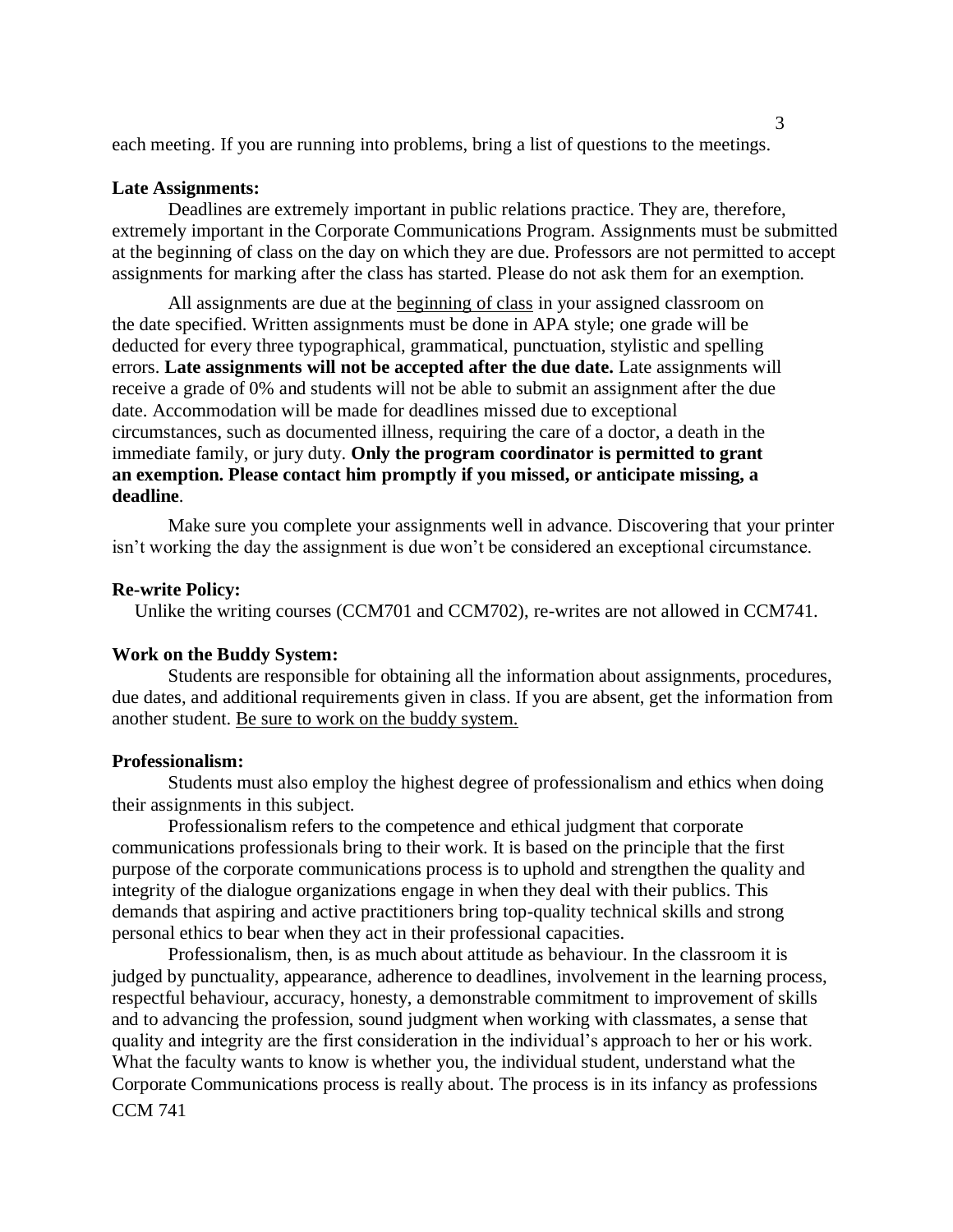go; it needs practitioners who are committed to helping it develop. **Due Date:**

Assignments will not be accepted after the due date.

### **Presentational Aids/Audio Equipment:**

Students are required to make their own arrangements for presentational aids or audio equipment. Prepare a back-up plan in case of non-delivery of equipment or equipment failure.

#### **Required Text:**

Gray, G. and Guppy, N. (2008) *Successful Surveys*. (4th ed.). Toronto: Thomson Nelson. **Resource Texts:**

Abbey-Livingston, D., & Abbey, D.S. (1982). *Enjoying Research? A `How to' Manual on Needs* 

*Assessment*. Toronto: Queen's Printer for Ontario. (Google this book)

Broom, G.D. and Dozier, D. M. (1990). Using research in Public Relations. Englewood Cliffs,

New Jersey: Prentice-Hall, Inc.

Cutlip. M.S., Center, A.H. and Broom, G.M. (2000). *Effective Public Relations*. (8<sup>th</sup> Edition).

Upper Saddle River, NJ: Prentice Hall, Inc.

Stacks, D. W. (2002). Primer of Public Relations Research. New York: The Guilford Press

Students should also refer to their copy of the CCM 747 subject outline for a list of helpful books.

#### **MODES OF INSTRUCTION**

Your professor will use a variety of appropriate teaching modes and techniques, such as the following: lecture, question and answer, tutorials, classroom discussion, group work, individual and/or group presentation, computer-aided instruction, consultation, etc.

### **PROMOTION POLICY**

To be successful in this subject you must complete all course work as specified and achieve an overall grade of 65% or more on all assignments.

| <b>Grading Policy</b> |               | <b>GPA</b> |
|-----------------------|---------------|------------|
| $A+$                  | 90%-100%      | 4.0        |
| A                     | 80%-89%       | 4.0        |
| $B+$                  | 75%-79%       | 3.5        |
| В                     | 70%-74%       | 3.0        |
| $C+$                  | 65%-69%       | 2.5        |
| $\mathbf C$           | $60\% - 64\%$ | 2.0        |
| D                     | 55%-59%       | 1.0        |
|                       | $0\% - 54\%$  | 0          |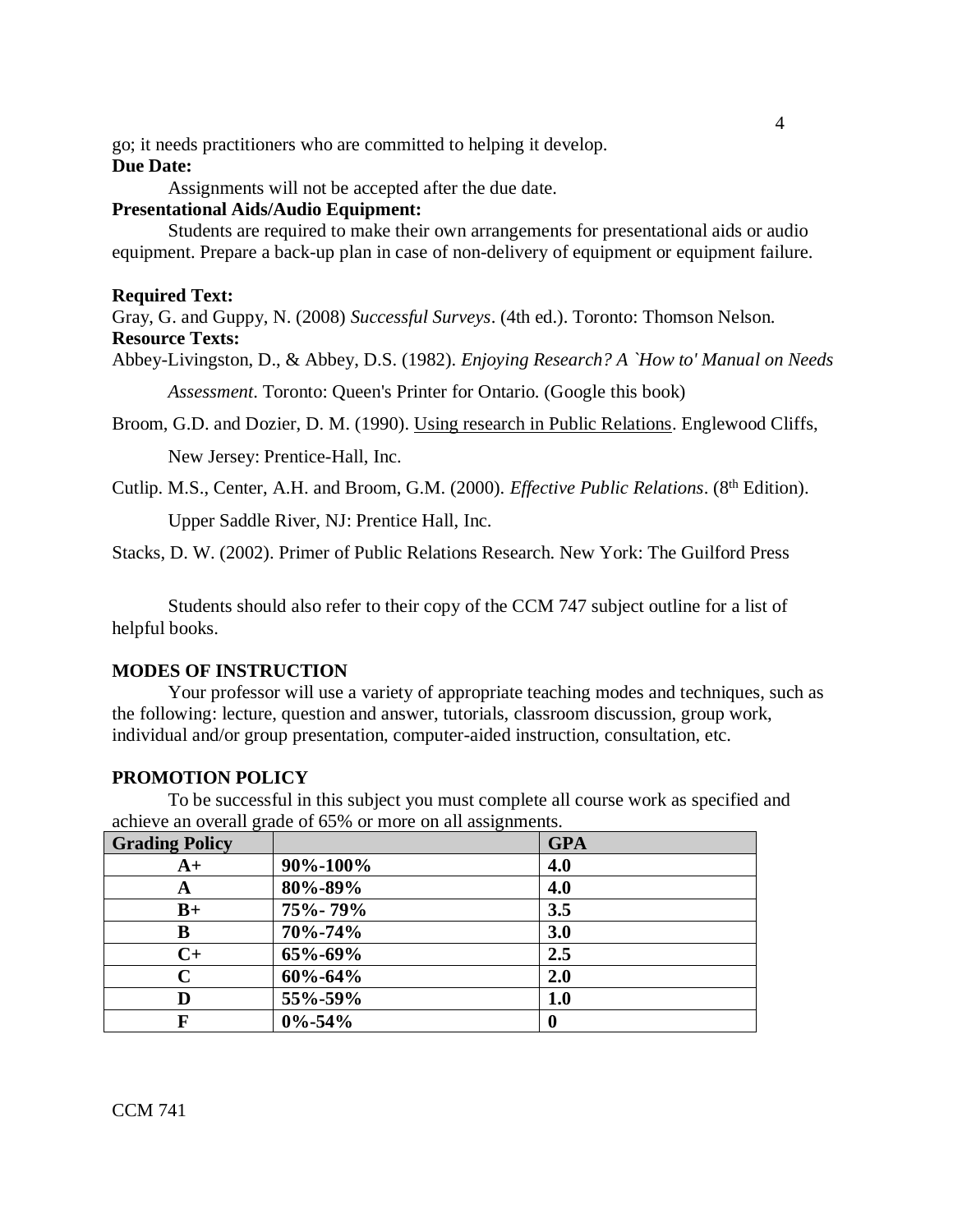## **Grading Criteria for CCM 741 Research Reports**

| $90 - 100 A +$                                                  | $80 - 89$ A                                                            |
|-----------------------------------------------------------------|------------------------------------------------------------------------|
| Exceptional writing in all respects<br>٠                        | Very good writing<br>$\bullet$                                         |
| Contains original creative thoughts                             | Well organized with few errors<br>$\bullet$                            |
| Very well organized and expressed                               | Shows clear understanding of concepts<br>$\bullet$                     |
| Sound critical evaluation                                       | and evidence of critical thought                                       |
| Clear command of techniques and<br>principles of the discipline | Ability to differentiate and interpret<br>$\bullet$<br>relevant issues |
| Publishable where applicable<br>٠                               | Analytic treatment of content                                          |
| Consistently exceeds expectations<br>$\bullet$                  | Application of ideas                                                   |
| High level of synthesis                                         | Synthesis: able to make connections                                    |
| New understandings                                              | among disparate details or ideas                                       |
| Extension of content                                            | Evaluation of ideas and contents                                       |
| Adheres to APA style in all respects                            | Manipulation and interpretation of data                                |
|                                                                 | Concepts and understandings grounded                                   |
|                                                                 | in real applications                                                   |
| $75 - 79 B +$                                                   | $70 - 74 B$                                                            |
| Good writing                                                    | Adequate writing                                                       |
| Meets some of the above criteria                                | Constitutes baseline for PR writing                                    |
| Shows basic competence in synthesis                             | Shows comprehension of course<br>$\bullet$                             |
| and critical thinking                                           | content and pulls together information                                 |
| Shows competent grasp of writing and                            | in a coherent, understandable fashion                                  |
| reference styles                                                | Descriptive treatment of content<br>$\bullet$                          |
| Adheres to proper references and                                | Identification of key elements                                         |
| grammatical styles                                              | recognition of basic facts knowledge                                   |
| Logically organized                                             | and recall                                                             |
|                                                                 | Retrieval of information                                               |
|                                                                 | Grammatically correct writing                                          |
|                                                                 | Little integration of concepts                                         |

### **Attendance & Participation:**

Consistent attendance is important for success in this course. If you are absent from class, you are still responsible for the material and assignments and may be required to provide documentation.

Considerate classroom conduct, adequate class preparation, and participation will enhance your academic experience and that of your colleagues. In particular, you are asked to be prompt, courteous, responsible and collaborative.

## **STUDENT / FACULTY CONSULTATION**

Please make an appointment to discuss subject material, as well as your progress in the course, with your professor during office hours.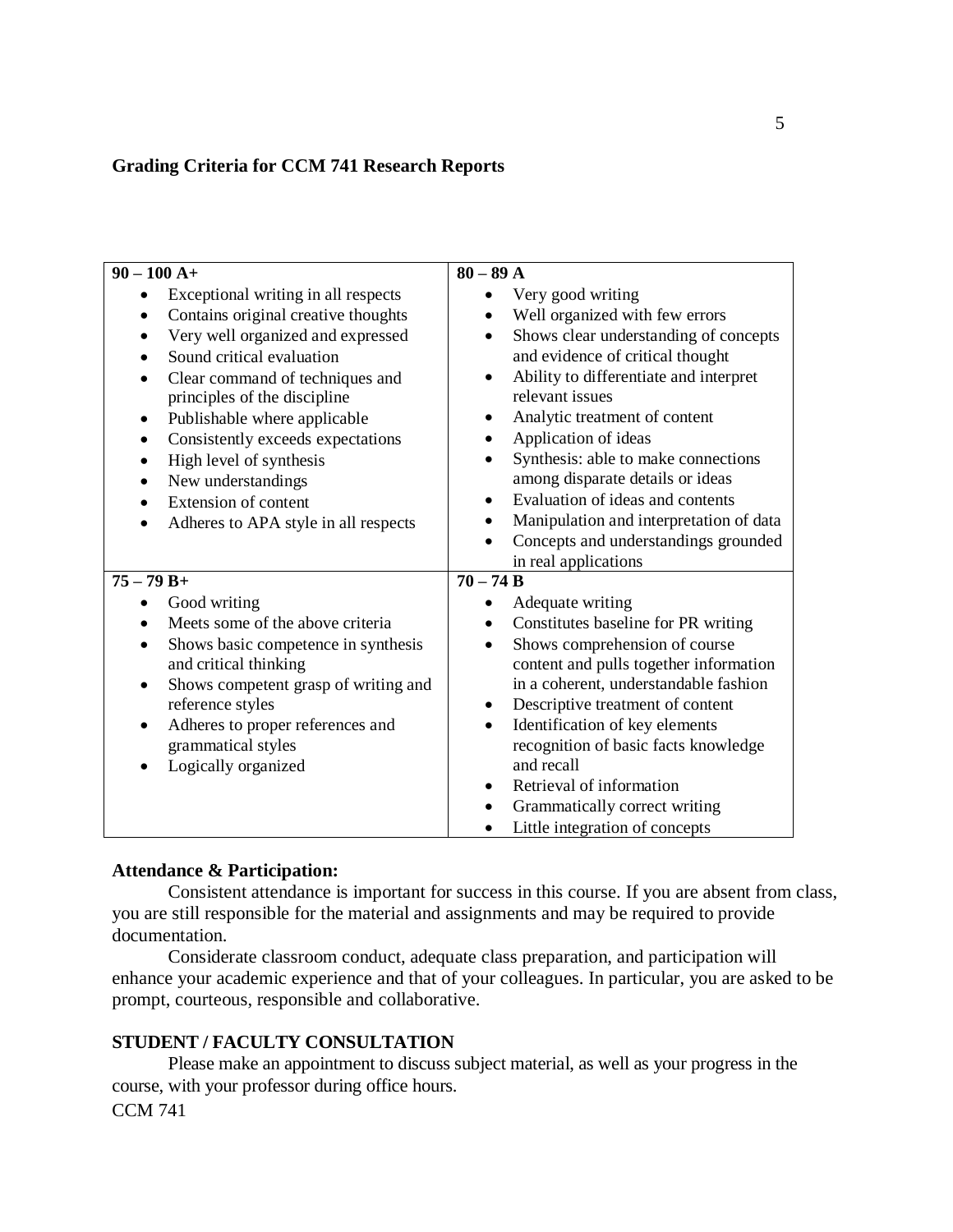### **LEARNING CENTRE**

For free assistance in English, visit our Writing Centre and make an appointment with one of our tutors. Tutors can offer guidance and help you remedy writing problems, but will not proofread, or correct grammar, or alter content.

## **DROPPING A SUBJECT**

There are two deadlines for dropping this subject. If you drop by Day 10 of the semester, the subject will not appear on your transcript. If you drop by the last drop date (see Student handbook), the subject will appear on your transcript with a grade of DNC. To drop, please notify your professor, complete a **"Timetable Change Form,"** have it signed by an English & Liberal Studies Coordinator, and deliver it to Registration by the deadline. Discuss any possible negative consequences of dropping the subject with the Coordinator.

### **ACADEMIC REGULATIONS**

**It is your responsibility as a student of Seneca College to be aware of and abide by the academic and behavioural policies outlined in the College Academic Policy and the Student Handbook. Here are some key policies:**

### **CHEATING AND PLAGIARISM**

Cheating and plagiarism are offences, which will not be tolerated. In addition to the penalties laid out in the College's **Academic Policy,** it will result **in a mark of zero (0) for professionalism and a loss of two grades in the final mark for the subject in which it takes place.** Such offences occur when a student misrepresents his or her performance on any form of academic activity including but not limited to written assignments, lab experiments, group projects, tests or examinations. You are encouraged to read and become fully familiar with the section nine of the College's Academic Policy.

For more information on Academic Honesty go to: http://library.senecacollege.ca

## **STUDENT APPEALS** (Section 12 – Seneca College Academic Policy)

Students have the right to appeal academic decisions of the College. The procedures for informal and formal appeals are outlined in Academic Policy. If a student disagrees with the evaluation of an assignment or with a final grade, s/he must first discuss the matter with the professor in an attempt to resolve the disagreement. If the matter is not resolved, the student should discuss the problem with the Coordinator or the Chair of English and Liberal Studies. Students must keep all assignments (including drafts and outlines) and exercises until they receive their final grade. No appeal will be considered unless a complete file is submitted at the time of the appeal.

## **INFORMATION TECHNOLOGY ACCEPTABLE USE POLICY AND PROTOCOLS**

 **See the Student Handbook**. Faculty and students are reminded that College correspondence should only be disseminated electronically through official College-provided email. Alternate e-mail addresses, such as Yahoo mail or Hotmail mail, are not authenticable through Seneca.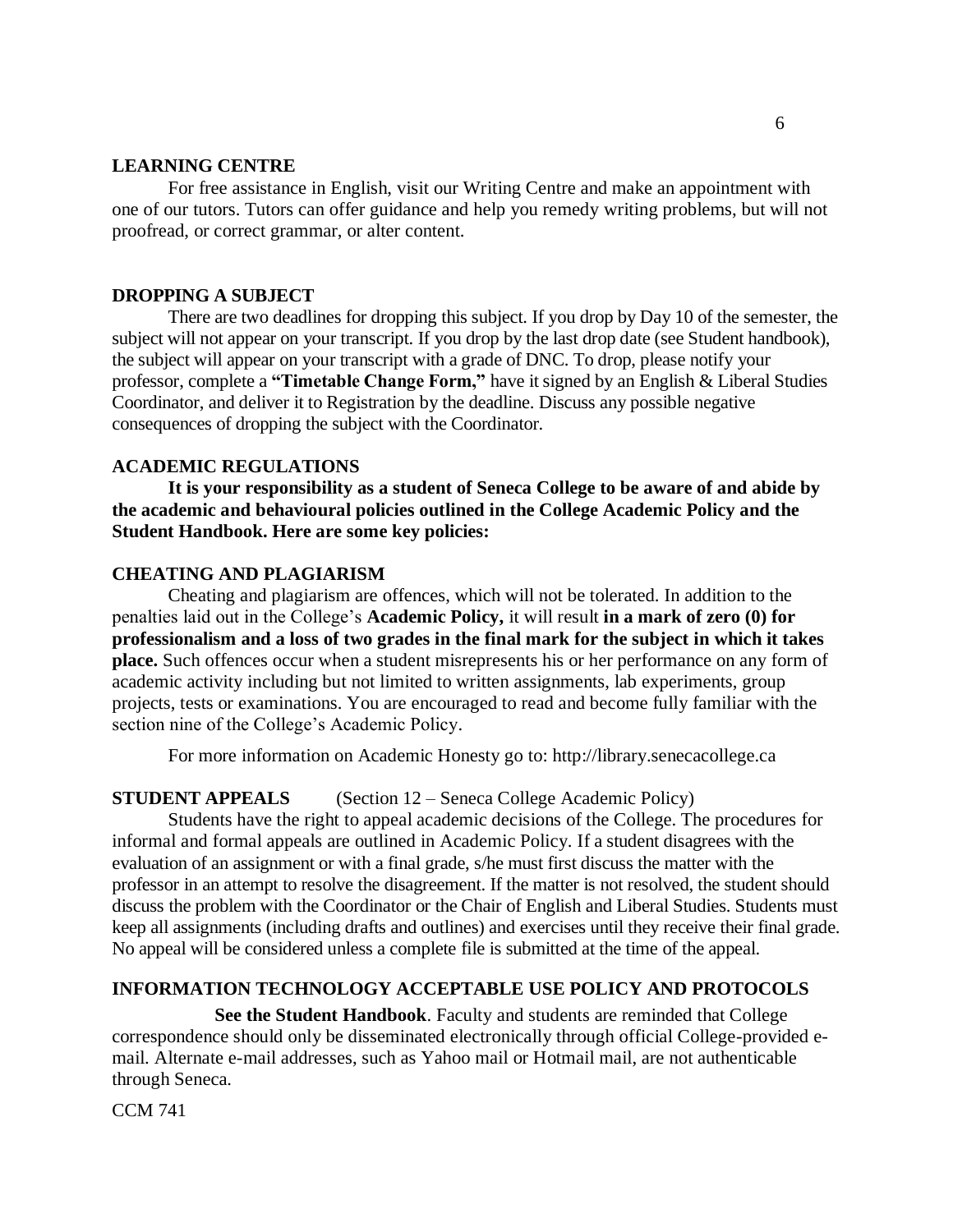## **INFORMATION TECHNOLOGY ACCEPTABLE USE POLICY AND PROTOCOLS**

 **See the Student Handbook**. Faculty and students are reminded that College correspondence should only be disseminated electronically through official College-provided email. Alternate e-mail addresses, such as Yahoo mail or Hotmail mail, are not authenticable through Seneca.

## **COPYRIGHT** – See the Student handbook.

"It is illegal to photocopy textbooks and other copyrighted materials (e.g. graphics from a web site). Copyright information is available at http://library.senecacollege.ca

## **STUDENT RIGHTS AND RESPONSABILITES** – See the student handbook.

## **DISCRIMINATION AND HARASSMENT –** See the Student Handbook

All students and employees have the right to study and work in an environment that is free from discrimination and/or harassment. Language or activities that defeat this objective violate the College Policy on Discrimination/Harassment and shall not be tolerated. Information and assistance are available from the Resolution, Equity and Diversity Centre.

## **ACCOMMODATION FOR STUDENTS WITH DISABILITIES**

The college will provide reasonable accommodation for students with disabilities in order to promote academic success. If you require accommodation, contact the Counseling and Disabilities Services Office at ext. 2900 to initiate the process for documenting, assessing and implementing your individual accommodation needs.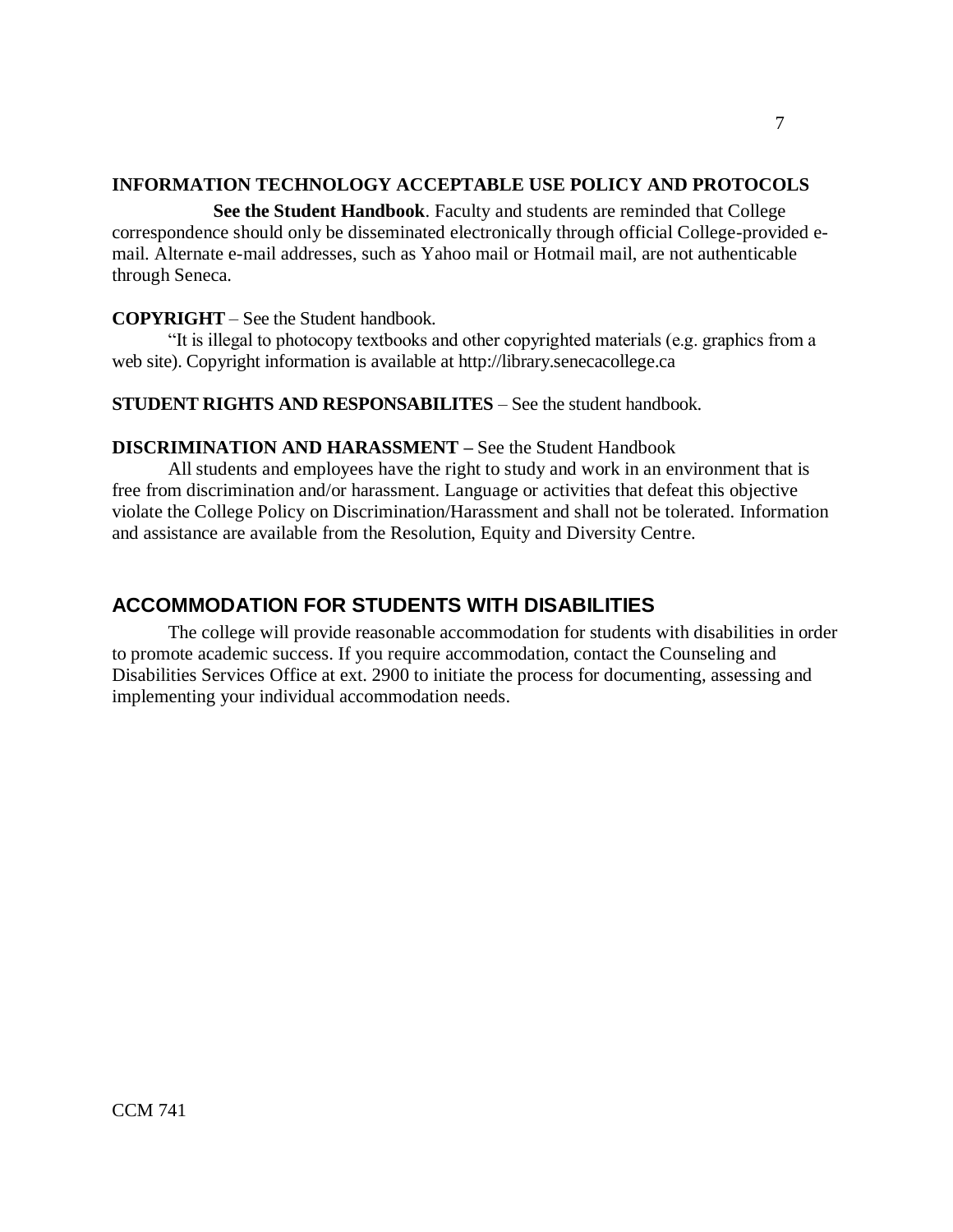## **Guidelines for Evaluating and Writing Qualitative Research**

To understand <u>qualitative</u> research you must read the entire report. This is how you are able to identify with the investigators and understand how they have come to their conclusions. The process by which this occurs is important, and to understand this process you have to read the entire report from beginning to end. Similar to quantitative studies, there are certain questions that the reader should ask about the report to judge its quality.

This guideline will not only help you in school but also in the workplace when you are asked your opinion on a piece of qualitative research. Remember, this is how professional public relations practitioners, who work with other decision-makers, write and judge the merits of research.

## **Introduction** (to the report/paper/article):

Questions you should ask when reading/critiquing or writing this section:

- 1. Is the focus, purpose, or topic of the report/paper stated clearly?
- 2. Does the researcher outline the situations or problems, which led to the focus of the report/paper? Does she outline the rationale for the study? Is the importance of the report/paper clear to the reader?
- 3. Does the researcher refine the research problem/question by describing her background research and theory?
- 4. Does the introduction to the report/paper contain an overview of the design of the research?

**Methodology** (described or used by the researcher in the report/paper/article):

Questions you should ask when reading/critiquing or writing this section:

- 1. Does the researcher describe the place(s) or site(s) where the research took place? Does the researcher mention whether the place(s) or site(s) are typical or unique for the respondent?
- 2. Does the researcher describe how he became interested in studying the respondent(s) and how he introduced himself to the respondent(s)?
- 3. How did the researcher explain his presence in the field to respondents? What was the role of the researcher?
- 4. Did the researcher explain who was observed? How long were they observed? How much time did the researcher spend collecting data?
- 5. Did the researcher report any limitations to access to pertinent data?
- 6. Are the data representative of naturally occurring behavior of the respondents?
- 7. Are any limitations of the research design acknowledged by the researcher?

## **Findings and Interpretations** (outlined by the researcher in the report/paper/article)

Questions you should ask when reading/critiquing or writing this section:

- 1. Are the perspectives of the different respondents/participants clearly presented?
- 2. Does the researcher provide background information for respondents and or participant?
- 3. Does the researcher present more than one perspective?
- 4. Are the results well documented by the researcher? Are assertions and interpretations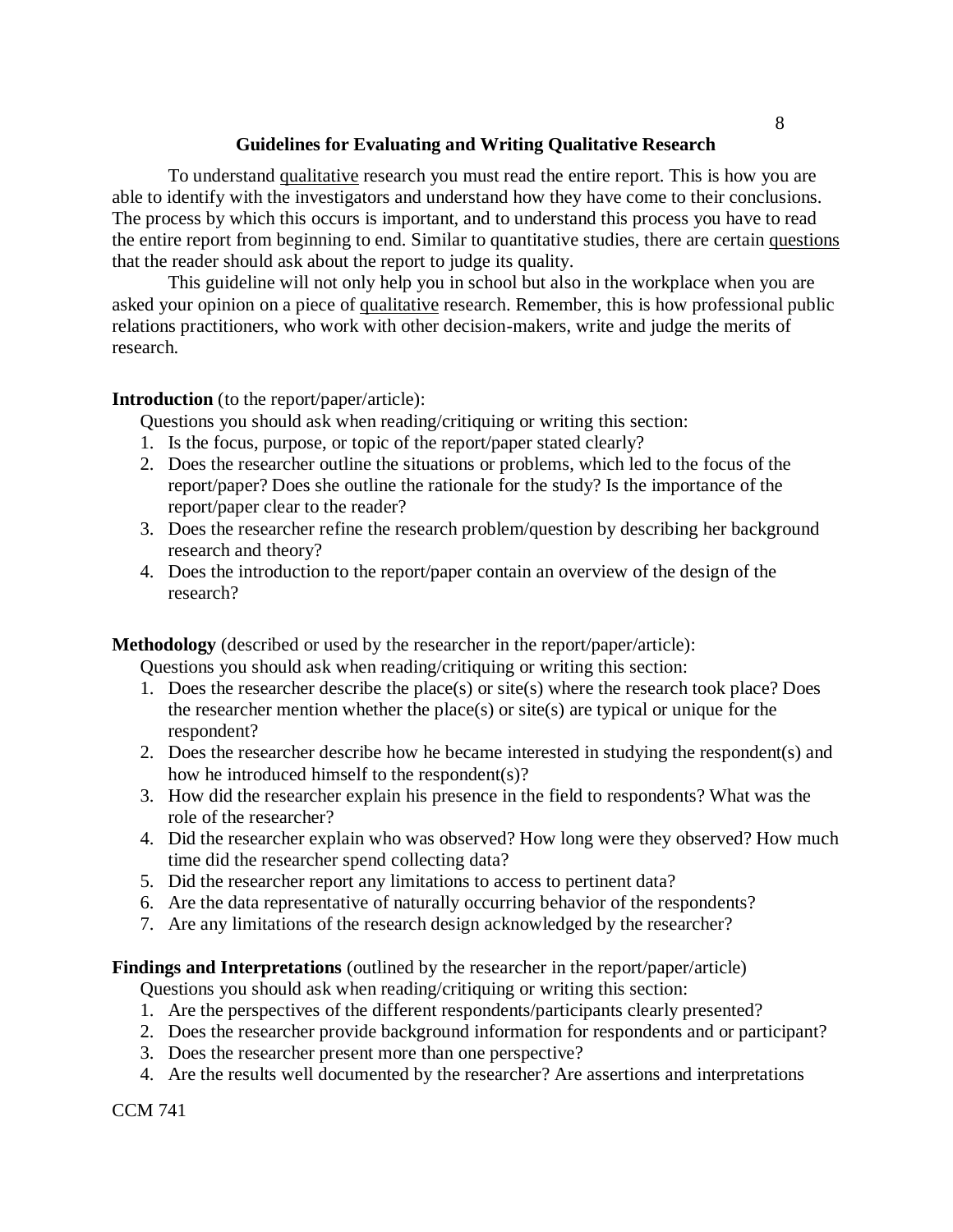illustrated by the researcher's results?

- 5. Is it clear that the researcher believes what she has been told (the data)? Are the researcher's personal beliefs kept separate from the data?
- 6. Are the researcher's interpretations reasonable? Did the researcher acknowledge her preconceptions and biases?

**Conclusions** (outlined by the researcher in the report/paper/article)

Questions you should ask when reading/critiquing or writing this section:

- 1. Are the researcher's conclusions logically consistent with his findings?
- 2. Are the limitations of the research design and focus clearly outlined by the researcher?
- 3. Are the implications of the researcher's findings adequately outlined?

### **Guidelines for Evaluating and Writing Quantitative Research**

There is no agreed-upon method or approach to reading research articles or papers. Some readers begin with the conclusion, and others follow the written sequence. My experience suggests that a reader should begin with the abstract, and then scan the introduction, research problem, and conclusion sections. If, after reading these sections, you are still interested in the article or paper, you should start at the beginning and read the entire article or paper more carefully. Whenever reading research, you should keep in mind the practical or meaningful significance of the study. Research is significant if there are no serious weaknesses in the design and the differences obtained between groups or individuals are large enough to suggest changes in theory or practice.

Other questions should be kept in mind when reading research. While you need to become acquainted with the following considerations now, a full understanding and application of the questions will follow with increased experience and knowledge of the quantitative methodology. The following questions, organized according to each major section of a research article, constitute a guideline for evaluating and writing quantitative research.

This guideline will not only help you in school but also in the workplace when you are asked your opinion on a piece of quantitative research. Remember, this is how professional public relations practitioners, who work with other decision-makers, write and judge the merits of research.

#### **Research Problem** (of the research report/paper/article)

Questions you should ask when reading/critiquing or writing this section:

- 1. Has the researcher clearly and succinctly stated the research problem?
- 2. Is the problem sufficiently delineated so as to be amenable to investigation? Does the problem have sufficient practical value to warrant study?
- 3. Possibly with the exception of some descriptive research, is the problem stated in such a way that it expresses the relationship of two or more variables?
- 4. Has the researcher clearly outlined the rationale for the research problem? Has the researcher indicated that the problem has been studied before? If so, has the researcher explained why it should be studied again? Will the current study provide additional knowledge?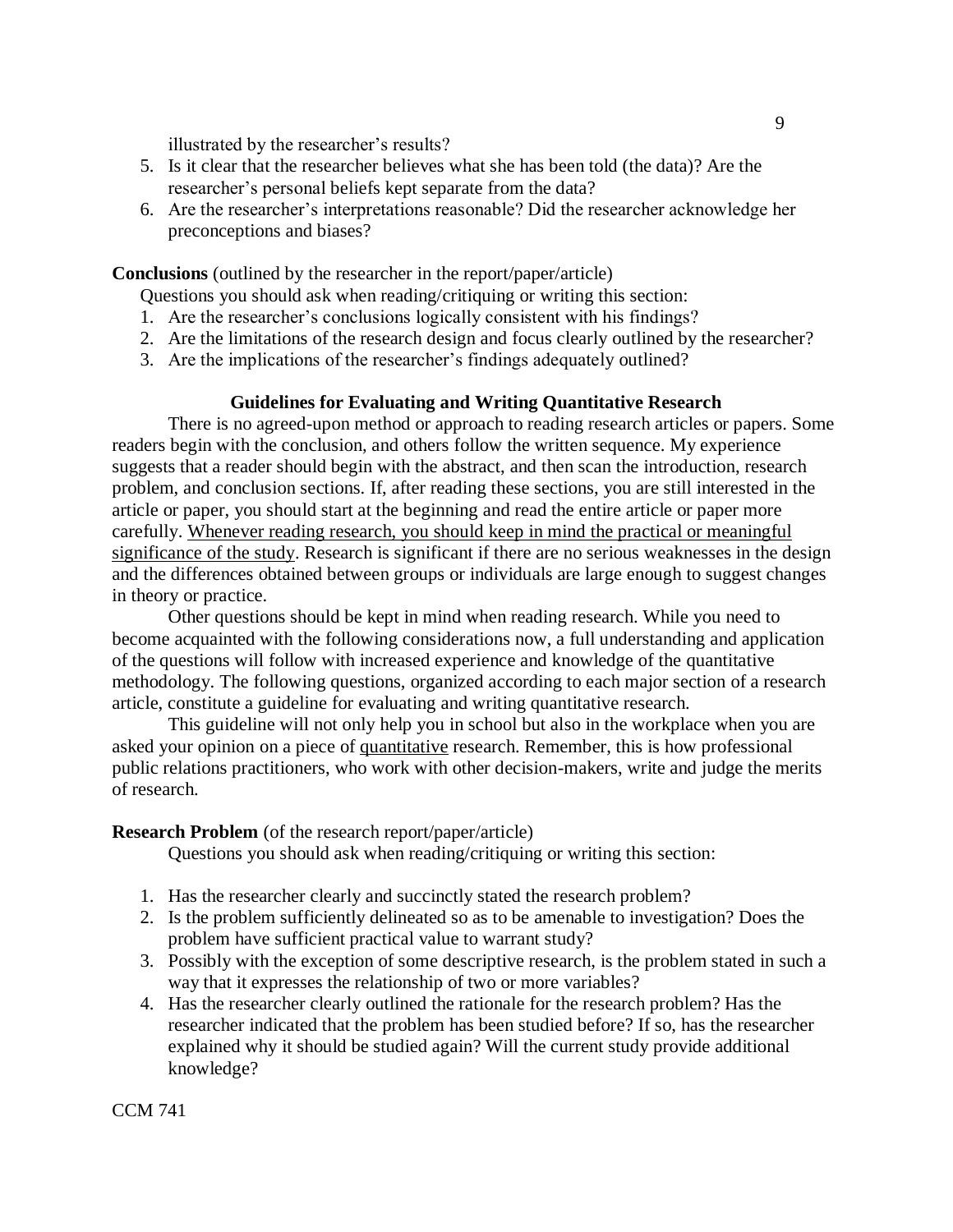5. Has the researcher indicated that the anticipated findings will give rise to further hypotheses and so add to existing knowledge?

## **Review of Literature** (in the report/paper/article)

- Questions you should ask yourself when reading/critiquing or writing this section:
- 1. How adequately has the researcher surveyed the literature?
- 2. Does the researcher present pertinent material in the review or is it just filler material?
- 3. Does the researcher critically evaluate previous research finding and studies, or is the review only a summary of what is known without pointing out any possible deficiencies of previous research or alternative explanations for previous findings?
- 4. Does the researcher's review support the need for studying the problem?
- 5. Does the researcher's review develop and establish a theoretical framework for the problem?

## **Hypothesis or Questions** (in the report/paper/article)

Questions you should ask yourself when reading/critiquing or writing this section:

- 1. Does the researcher advance any assumptions with respect to her hypothesis or questions? If she does, are they explicitly stated (they should be), or are they implied?
- 2. Are the researchers' hypotheses consistent with theory in the body of knowledge and known facts? Are the hypotheses testable? Do they provide a suggested answer to the stated research problem?
- 3. Are all the terms used by the researcher adequately defined in operational fashion?

## **Methodology** (in the report/paper/article)

Questions you should ask yourself when reading/critiquing or writing this section:

- 1. Does the researcher describe the procedures, design and instruments used to gather the data with sufficient clarity so as to permit another research to replicate the study?
- 2. Did the researcher describe the total subject population fully? Did the researcher use the total population, or did he use a sample from it? If a sample is used, is it representative of the total population from which it was selected? Note: The method of sampling is very important.
- 3. Does the researcher present evidence about the validity and reliability of the instruments she used?
- 4. Did the researcher use a pretest? Did the researcher conduct a pilot study? If so why and are they described? What were the results? Was the problem or question or procedure changed as a result of the pretest or pilot study, and if so, was this modification justifiable or desirable in your opinion?
- 5. Has the researcher pointed out any obvious weaknesses in the overall design of the study in your opinion?

## **Results** (in the report/paper/article)

Questions you should ask when reading/critiquing or writing this section:

1. In your opinion, are statistical techniques needed to analyze the data? If so, do you think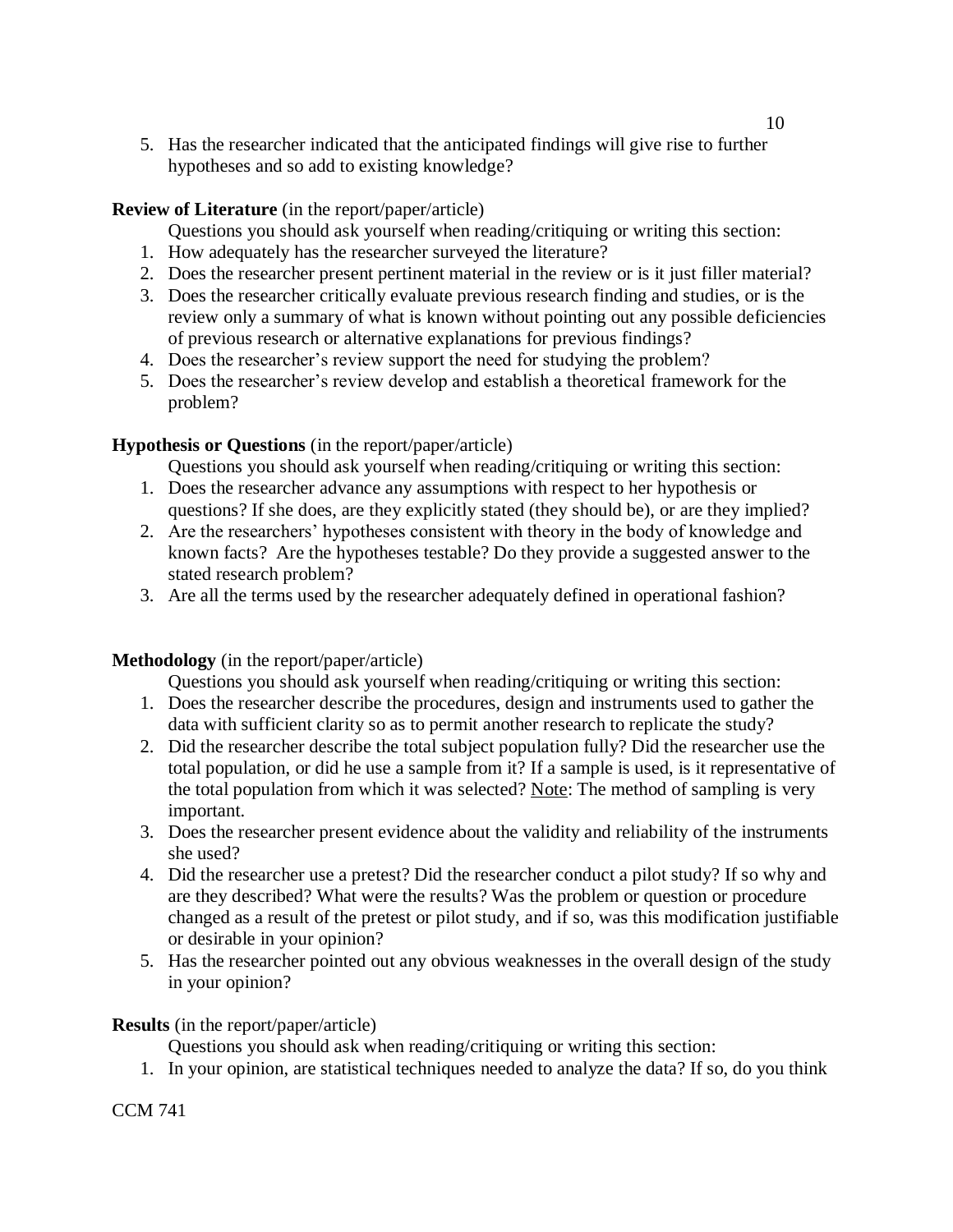the most appropriate and meaningful statistical techniques were used?

2. Did the researcher present the results adequately? Are all the questions employed in the survey reprinted? Has the researcher used tables, figures and charts appropriately?

## **Discussion, Implications, Conclusions** (in the report/paper/article)

Questions you should ask yourself when reading/critiquing or writing this section:

- 1. Do you think the researchers' conclusions and generalizations are consistent with the results (findings)? What are the implications of the findings? Has the researcher over generalized her findings?
- 2. Does the researcher discuss the limitations of her study?
- 3. Are there, in your opinion, any extraneous factors that might have affected the findings? Did the researcher consider them?
- 4. Did the researcher present conclusions consistent with the theory or known facts?
- 5. Did the researchers present and discuss the conclusions (both those relevant to the original hypothesis and any serendipitous findings) adequately?

## **PUBLIC RELATIONS**

## **What is Public Relations?**

*Public Relations*, as defined by the Canadian Public Relations Society, is the management function which evaluates public attitudes, identifies the policies and procedures of an organization or individual with the public interest, and plans and executes a program of action to earn public understanding, acceptance and support.

Public relations is, then, a strategic function of both profit-driven and non-profit organizations. Effective public relations also depends on the management skills of experienced public relations professionals, whose formal education includes studies in the fields of history, political science, economics, sociology, business and communication theory. The function is considered a management science in the U.S. and Europe where universities offer graduate management training, at the Master's and Doctorate level, in the subject.

The components of the public relations process are:

- **Research** (fact finding and public opinion surveys);
- **Action and planning** (setting strategies and objectives; program identification; budgets; and measurable outcomes);
- **Communication** (program execution); and
- **Evaluation** (public opinion surveys).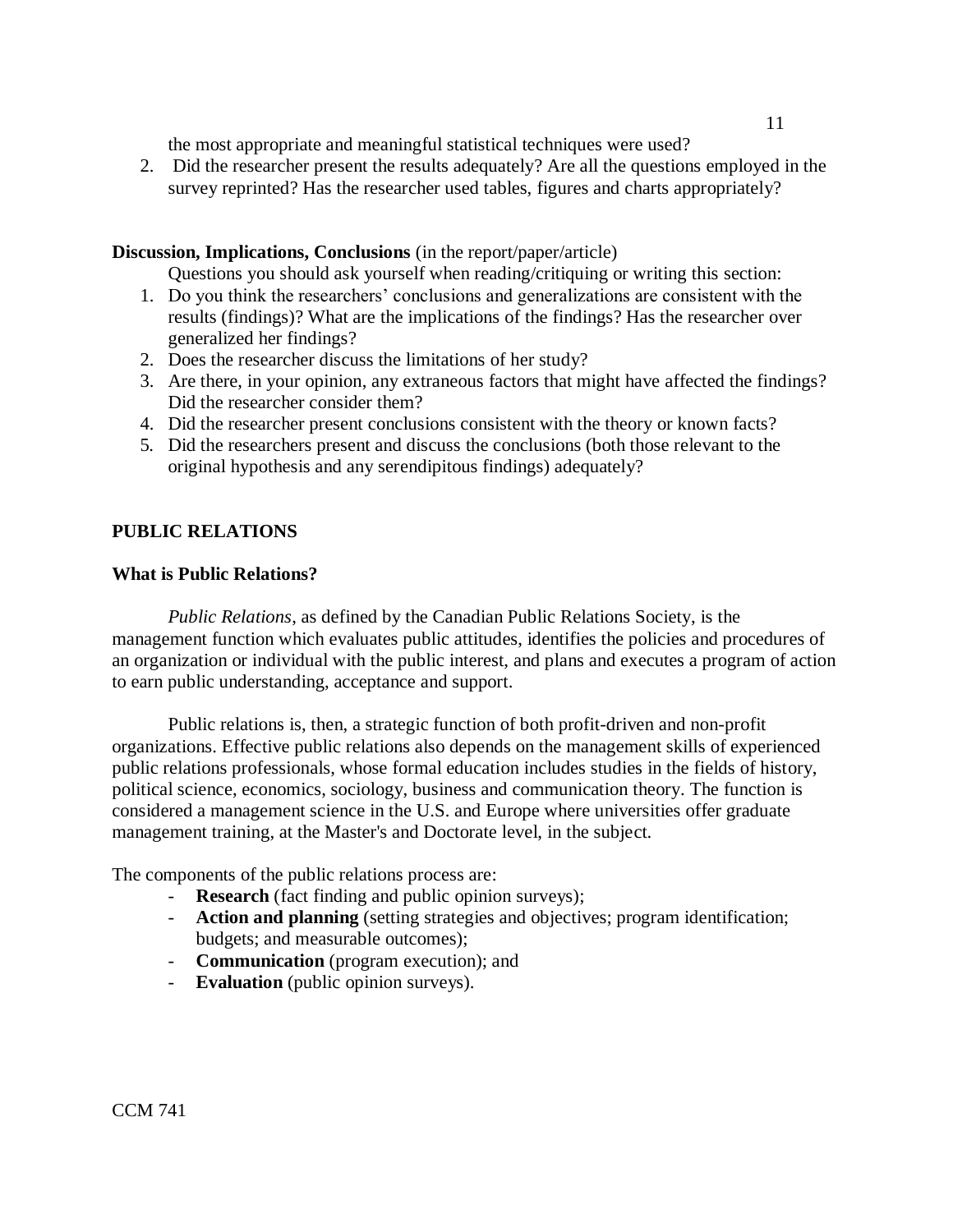## **Good Performance + Effective Communications = Good Reputation**

Of course, just the opposite holds true when senior management's decisions are perceived to be bad. A good reputation supports management by creating the latitude to make operating decisions, even unpopular ones, with the understanding and support of identified publics.

## **Public Relations Objectives**

The objective of public relations managers is to establish and manage communication channels with employees and other identified publics, and to use those channels as effectively as possible to generate favourable attitudes to an organization's operations, goals and policies.

The objective, then, of public relations is to help senior management gain the support necessary to operate an organization successfully through a deliberate, planned and sustained communication effort.

## **Public Relations Activities**

a) Research (fact finding):

Before any meaningful advice and counsel or communication can take place, it's necessary to determine, as accurately as possible, the facts of the situation by establishing public opinion benchmarks with which to measure future progress.

For instance, it is customary for public relations practitioners to identify all possible publics. A *public* is a group which can be affected by, and which can, in turn, affect the operating decisions of senior management. Generally speaking, an organization's publics could include all of the following:

- Employees;
- Customers;
- Media;
- Government regulators;
- Politicians;
- Competitors;
- Industry associations;
- Suppliers;
- Special interest groups;
- Shareholders;
- Financial institutions;
- Business community;
- Communities in which the organization is located;
- Educational institutions; and
- The general public.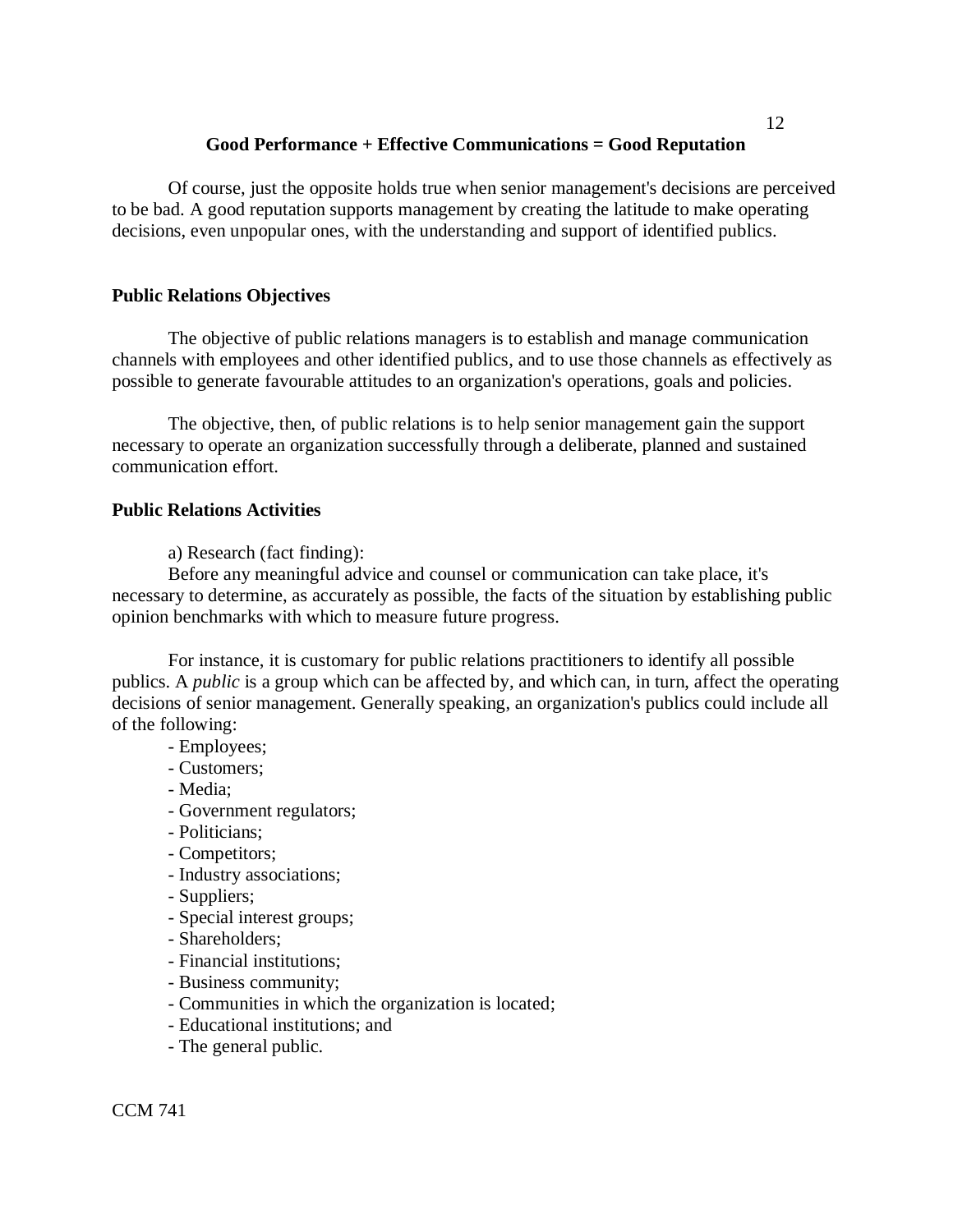*Publics* may operate locally, nationally or internationally.

b) Action and Planning

Having done the basic research to identify an organization's publics, their respective perceptions of an organization and its operational objectives, public relations professionals derive appropriate communication strategies, tactics, and objectives, policies and programs, and budgets to reinforce or change what an organization's publics think about it.

For instance, given the definition of *public relations* AND the definition of a *public*, public relations practitioners adopt some form of the following objectives:

- 1. Develop an accurate public perception (reputation) of an organization as:
	- a. A (regional, national, international) entity,
	- b. A member of a highly competitive industry,
	- c. A firm believer in high levels of integrity, achievement, quality and service,
	- d. A (privately-held, all Canadian) entity,
	- e. A good organization to do business with,
	- f. A responsible corporate citizen,
	- g. A believer in keeping its publics informed.
- 2. Secure better understanding among the organization's publics of the benefits of its operations in the localities in which it operates
- 3. Promote better understanding of the creative role of a reasonable rate of return on capital investment in contributing to a better life for employees and the public.
- 4. Establish better understanding of the organization's viewpoint on regulatory matters.
- 5. Build community confidence in and goodwill toward the organization, its operations, and its employees.
- 6. Inspire more employee participation in community and public affairs.

Practitioners have, in the past, relied on top management understanding of and support for the above-noted objectives without translating them into measurable outcomes or results. However, current practice demands that public relations managers demonstrate to top management a "what have we done for you lately" approach in planning communication strategies and programs. Consequently, practitioners use these objectives, or some form of them, to strike quantitative result statements for each objective undertaken so that they can measure the results of a communication program.

## c) Communication

Given the facts of the organization's situation, the existence of publics, their demand for information, and management's desire for a positive reputation, public relations managers execute communication programs tailored to each public.

Elements of these programs may include media releases and conferences, financial reports, employee newsletters and videos, public affairs briefs, letters, branded special events, product publicity and personal contact.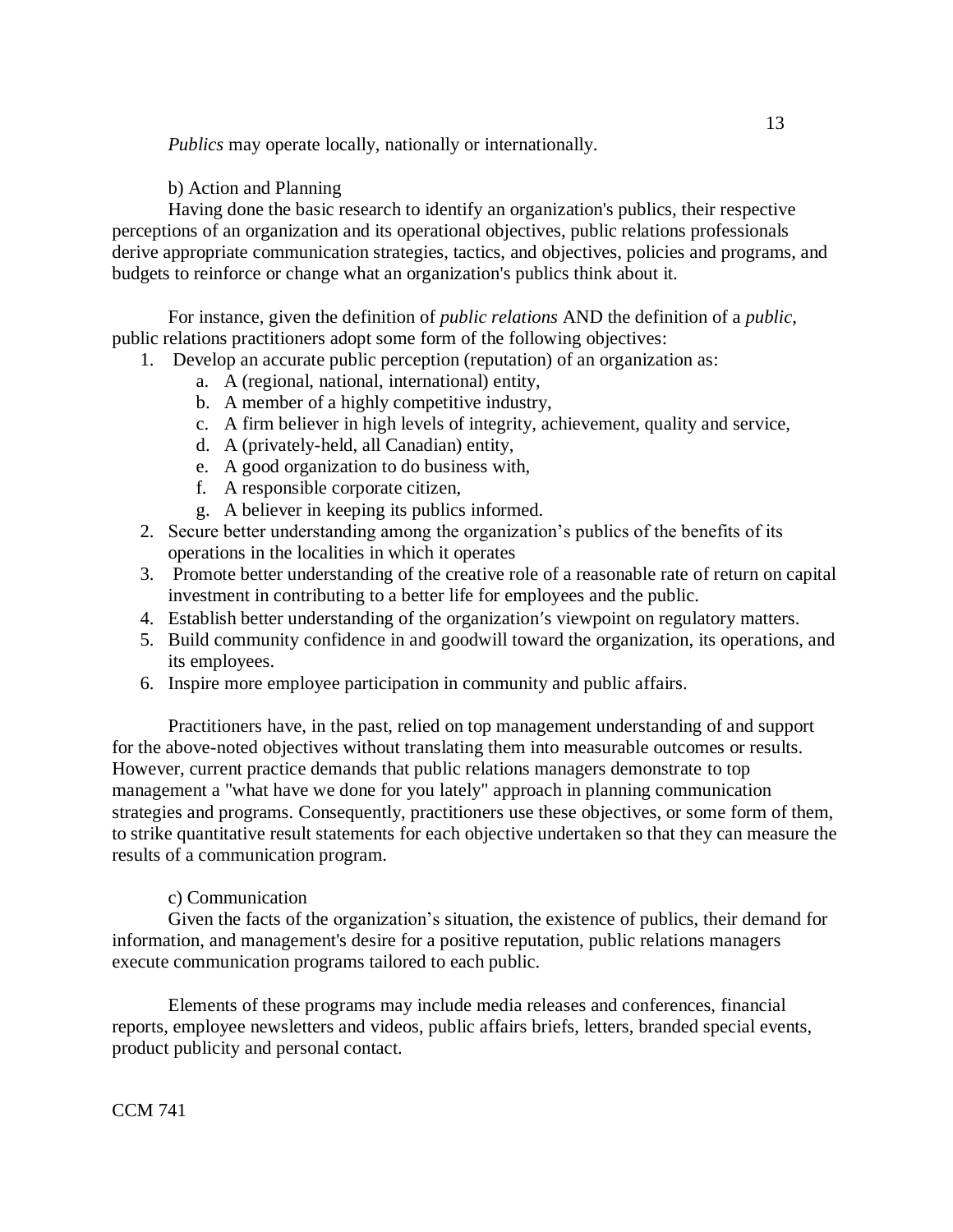Elements of these programs may include media releases and conferences, financial reports, employee newsletters and videos, public affairs briefs, letters, branded special events, product publicity and personal contact.

## d) Evaluation

The results of public opinion surveys, conducted during periodic evaluations of public relations programming, become part of researching the situation, as it unfolds, and decisively contribute to future planning and communication.

And finally, one last observation: The following should be applied by a practitioner at both the organizational and individual level to achieve the integration of one's education, skills, and affect:

## **The Mission of Public Relations Practice and of the Practitioner:**

The mission should be to establish the practice of public relations as a management function which evaluates public attitudes, identifies the policies and procedures of an organization or individual with the public interest, and plans and executes a program of action to earn public understanding acceptance and support.

## **The Strategy of Public Relations Practice and of the Practitioner:**

The strategy of the public relations practitioner should be to create and maintain a democratic social, political, cultural and economic environment by communicating the anticipated benefits of an organization's mission to the wider community.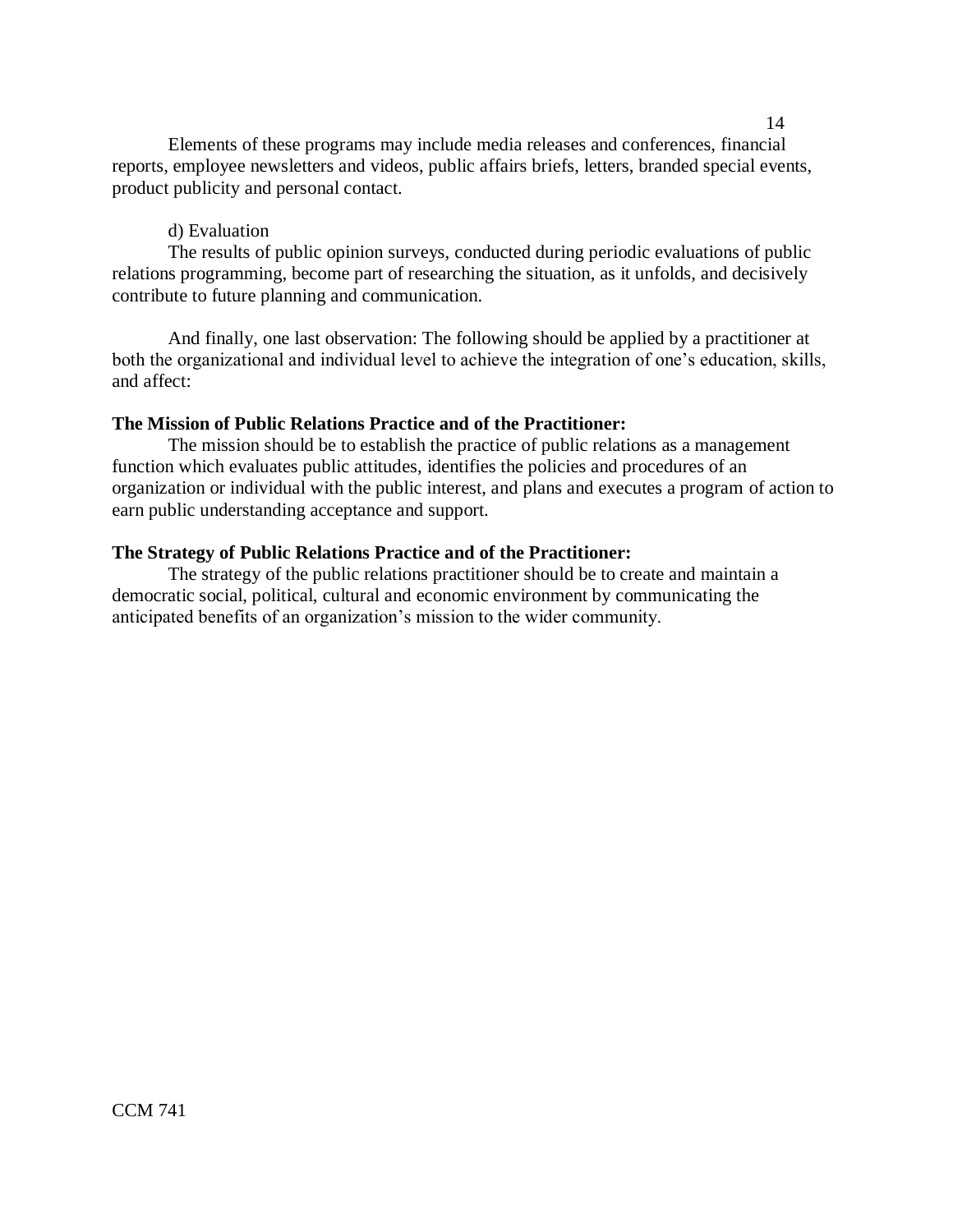## **Class Schedule**

| WEEK:   | TOPIC:                                                                                                                                    |
|---------|-------------------------------------------------------------------------------------------------------------------------------------------|
| May 7   | Introduction and housekeeping                                                                                                             |
| May 14  | Team meetings; problem statements due                                                                                                     |
| May 21  | Team meetings                                                                                                                             |
| May 28  | Team meetings                                                                                                                             |
| June 4  | Team meetings                                                                                                                             |
| June 11 | Team meetings                                                                                                                             |
| June 18 | Team progress presentations: Highlight the process, problems anticipated,<br>effectiveness of research method(s) and preliminary results. |
| June 25 | <b>STUDY WEEK: No classes</b>                                                                                                             |
| July 2  | Team meetings; draft research reports due                                                                                                 |
| July 9  | Team meetings                                                                                                                             |
| July 16 | Team meetings                                                                                                                             |
| July 23 | Team meetings                                                                                                                             |
| July 30 | Team meetings                                                                                                                             |
| Aug. 6  | Final Presentations; final reports and peer evaluations due                                                                               |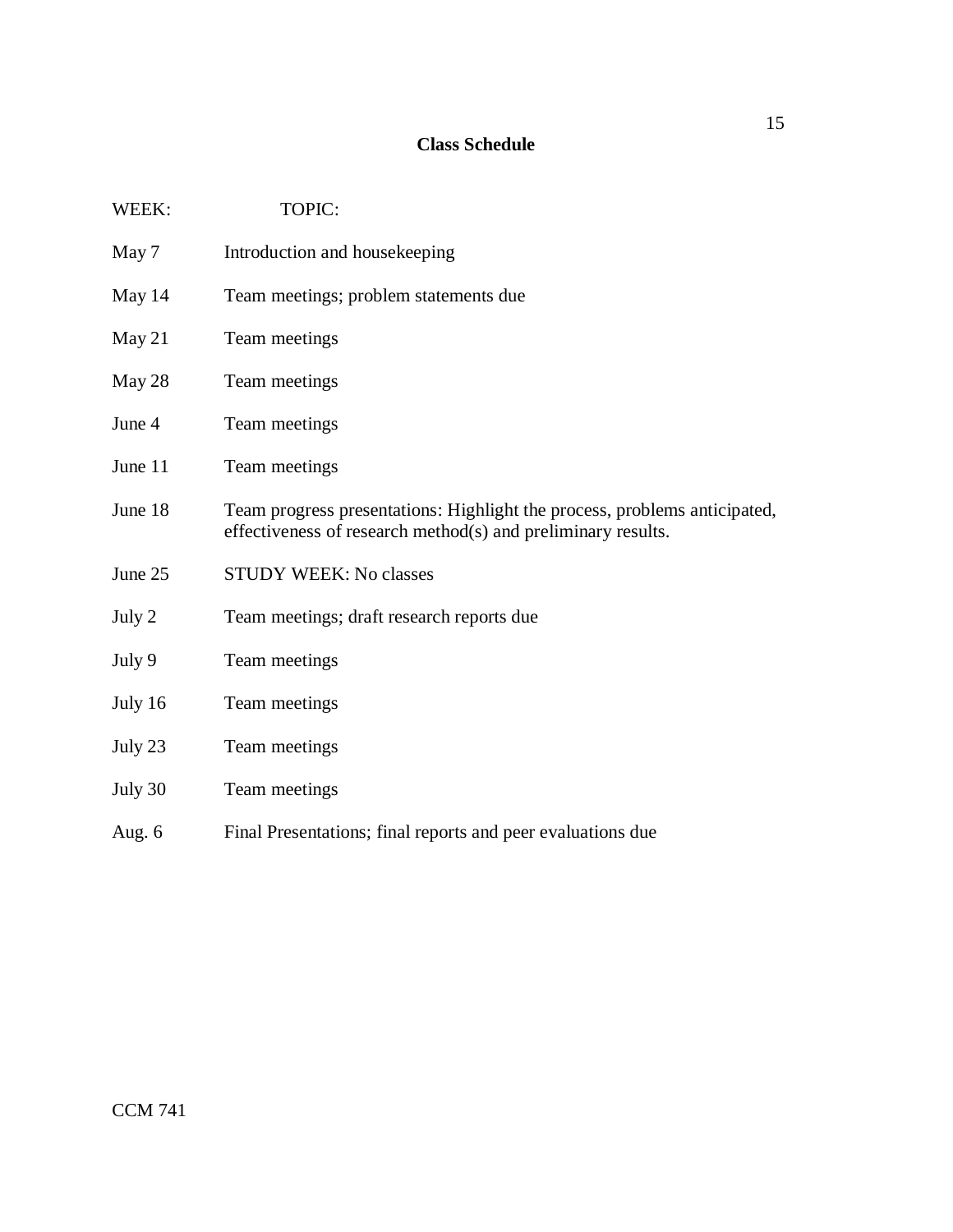## **PAGE PRO PROOFREADING – TERMS AND CONDITIONS**

To all Ryerson and Seneca students:

For research projects/reports, our terms are as follows:

- The hardcopy should be sent to **Mark's** mailing address (see bottom of page). Canada Post's XpressPost is a reliable, cost-effective method, which delivers next day within Southern Ontario and the GTA (at January 2008, the cost is \$9.00 for documents of up to about 120 pages).
- If there are time constraints, we can accept the project electronically, but there will be an extra charge for printing, as the paper must be printed for proofreading.
- **A cheque or money order is to accompany the hardcopy**, made out to Mark Poulin. The corrected copy cannot be returned until payment has been made. See fee schedule below.
- Your hardcopy will be marked up and returned to you via XpressPost.
- Turnaround time is usually 2-3 business days, though often sooner. We make every attempt to stay within students' deadlines but there are occasions when 5 or 6 papers arrive on the same day, in which case the turnaround may take a day or two longer. (A group's project will *never* be late due to overbooking on our part.)
- We will do the projects in the order in which they were booked. We would ask for your co-operation in emailing us to reserve a submission date and keeping us apprised of any changes in your projected date. That way, we can adjust our schedules accordingly. If we're not alerted to a later-than-anticipated arrival, we can't guarantee the turnaround time.

### **Fee Schedule**

Fees listed below include GST and the cost of return courier or XpressPost:

- o **50 pgs. (or less) \$150.00**
- o **51-55 pgs. \$165.00**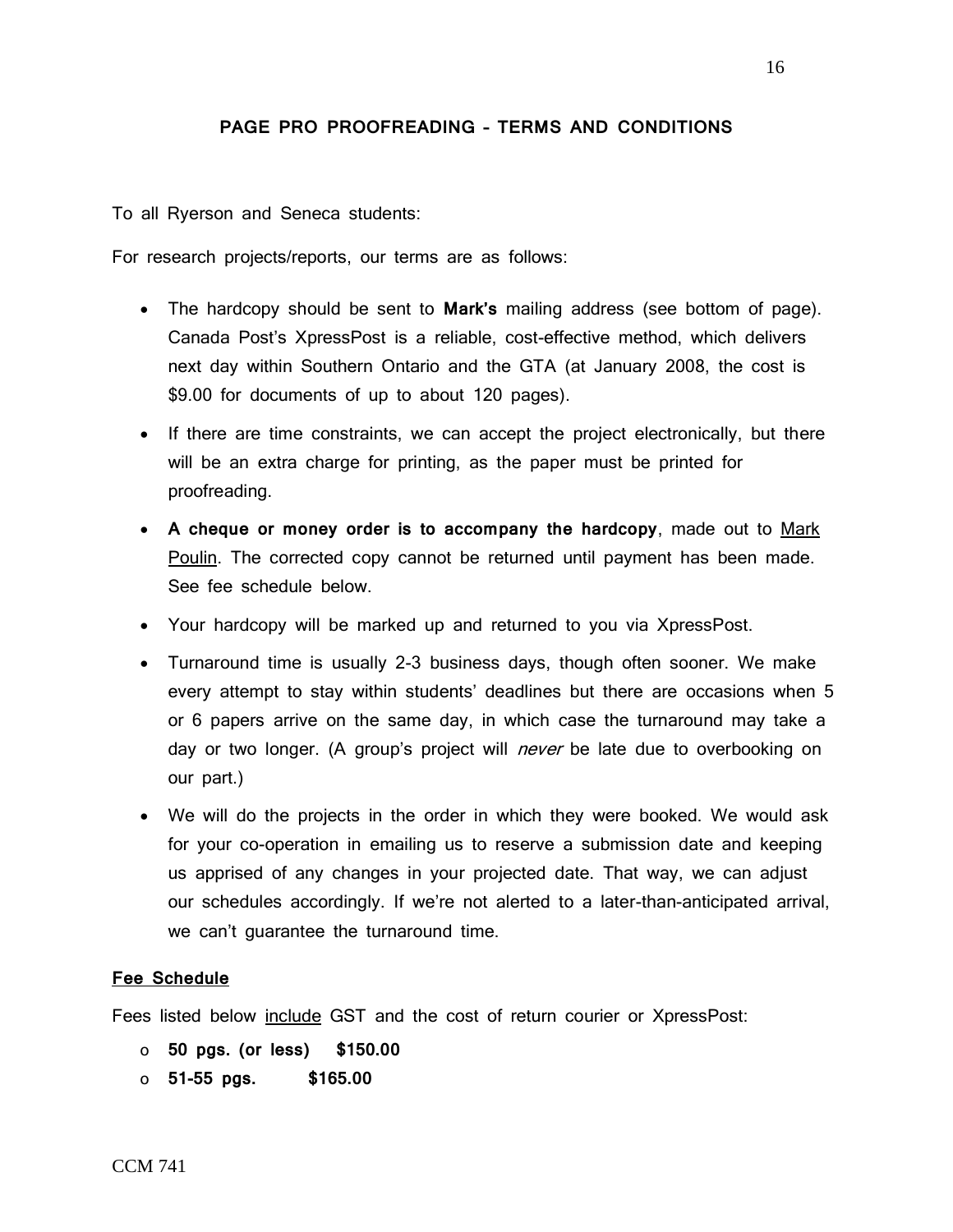o **56-60 pgs. \$180.00** o **61-65 pgs. \$195.00** 

If the page count is over 65, please contact us to discuss fees. Please note that a document's true page count assumes that typeface, page margins, and line spacing conform to APA standards (e.g., 12-pt Times New Roman, 1-inch (2.54 cm) margins, and double-line spacing throughout).

## **Please Mail Papers to the Following Address:**

Mark Poulin / Page Pro

XXXXXXX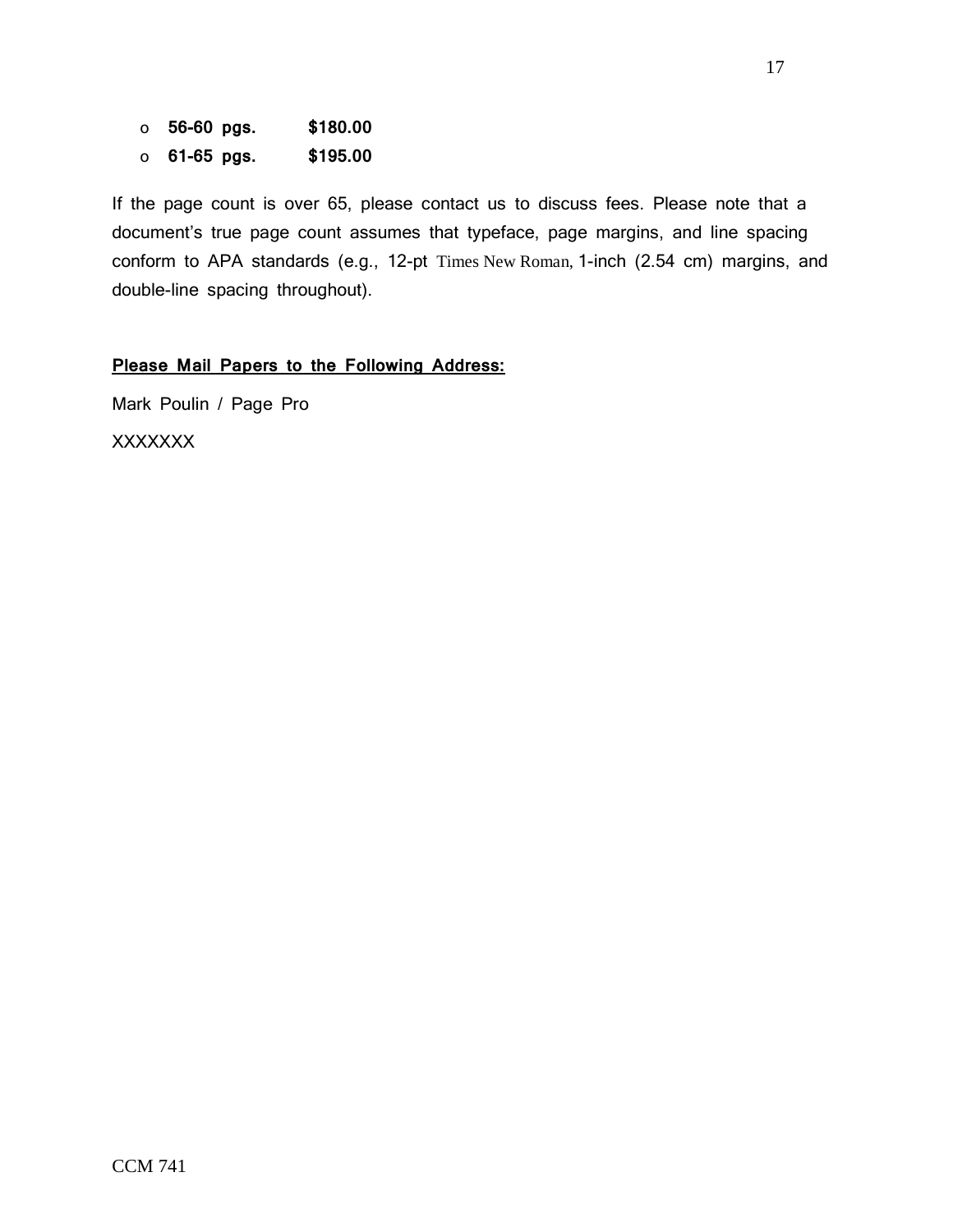## **SENECA COLLEGE PEER EVALUATION FORM\* CCM 741**

*Please complete one form for each team member. You may use a separate sheet of paper to record your comments on each section. Insert the appraisal form and the sheets in an envelope, sign the outside, and return it by the due date to your professor.*

### **Team Member's Name: \_\_\_\_\_\_\_\_\_\_\_\_\_\_\_\_\_\_\_\_\_\_\_\_\_\_\_\_\_\_\_\_\_\_\_\_\_\_\_\_\_\_\_\_\_\_\_\_\_\_\_\_\_\_\_\_**

Please rate your team member in each category using the five-point scale.

## A. CREATIVITY/INITIATIVE:



\_\_\_\_\_\_\_\_\_\_\_\_\_\_\_\_\_\_\_\_\_\_\_\_\_\_\_\_\_\_\_\_\_\_\_\_\_\_\_\_\_\_\_\_\_\_\_\_\_\_\_\_\_\_\_\_\_\_\_\_\_\_\_\_\_\_\_\_\_\_\_\_\_\_\_\_\_\_ \_\_\_\_\_\_\_\_\_\_\_\_\_\_\_\_\_\_\_\_\_\_\_\_\_\_\_\_\_\_\_\_\_\_\_\_\_\_\_\_\_\_\_\_\_\_\_\_\_\_\_\_\_\_\_\_\_\_\_\_\_\_\_\_\_\_\_\_\_\_\_\_\_\_\_\_\_\_ \_\_\_\_\_\_\_\_\_\_\_\_\_\_\_\_\_\_\_\_\_\_\_\_\_\_\_\_\_\_\_\_\_\_\_\_\_\_\_\_\_\_\_\_\_\_\_\_\_\_\_\_\_\_\_\_\_\_\_\_\_\_\_\_\_\_\_\_\_\_\_\_\_\_\_\_\_\_

COMMENTS:

## B. FACILITATION:

| Little sensitivity to the team's<br>process or to team members'<br>needs. | Occasionally attended to the<br>process and others' needs. | Consistently aware<br>And concerned with<br>process and other's<br>needs. |
|---------------------------------------------------------------------------|------------------------------------------------------------|---------------------------------------------------------------------------|

### COMMENTS:

\* Adapted from the University of Toronto, Department of Health *Team Contribution Appraisal Form* Fall 1995

\_\_\_\_\_\_\_\_\_\_\_\_\_\_\_\_\_\_\_\_\_\_\_\_\_\_\_\_\_\_\_\_\_\_\_\_\_\_\_\_\_\_\_\_\_\_\_\_\_\_\_\_\_\_\_\_\_\_\_\_\_\_\_\_\_\_\_\_\_\_\_\_\_\_\_\_\_\_ \_\_\_\_\_\_\_\_\_\_\_\_\_\_\_\_\_\_\_\_\_\_\_\_\_\_\_\_\_\_\_\_\_\_\_\_\_\_\_\_\_\_\_\_\_\_\_\_\_\_\_\_\_\_\_\_\_\_\_\_\_\_\_\_\_\_\_\_\_\_\_\_\_\_\_\_\_\_ \_\_\_\_\_\_\_\_\_\_\_\_\_\_\_\_\_\_\_\_\_\_\_\_\_\_\_\_\_\_\_\_\_\_\_\_\_\_\_\_\_\_\_\_\_\_\_\_\_\_\_\_\_\_\_\_\_\_\_\_\_\_\_\_\_\_\_\_\_\_\_\_\_\_\_\_\_\_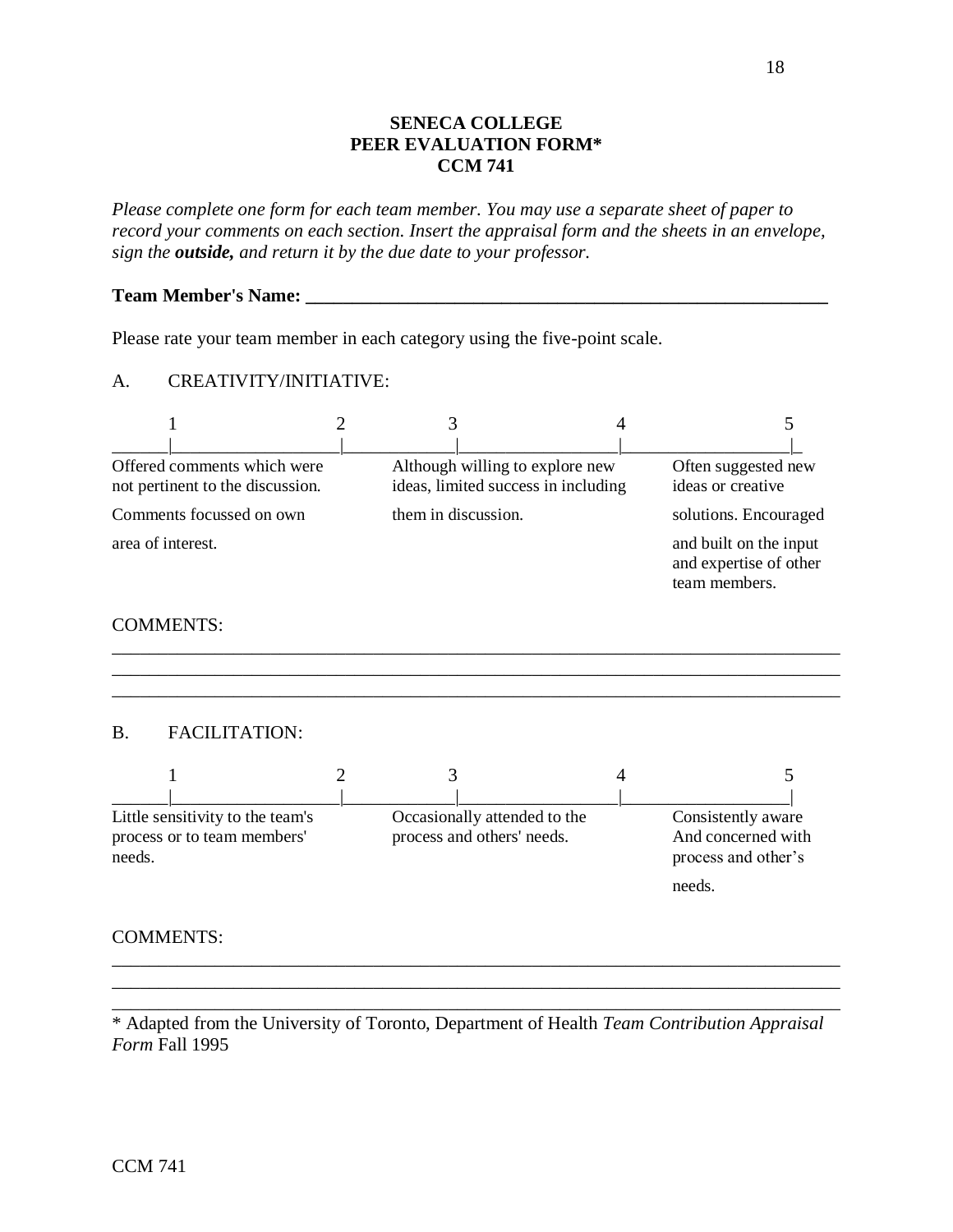## C. TASK ORIENTATION:

| Impeded the team's problem-<br>solving activities through non-<br>constructive comments and or<br>behaviours. | Demonstrated use of some<br>aspects of problem-solving<br>in addressing the task. |  | Constantly used and<br>understood approach<br>solving the assigned<br>task and/or problem. |
|---------------------------------------------------------------------------------------------------------------|-----------------------------------------------------------------------------------|--|--------------------------------------------------------------------------------------------|
| <b>COMMENTS:</b>                                                                                              |                                                                                   |  |                                                                                            |
|                                                                                                               |                                                                                   |  |                                                                                            |

\_\_\_\_\_\_\_\_\_\_\_\_\_\_\_\_\_\_\_\_\_\_\_\_\_\_\_\_\_\_\_\_\_\_\_\_\_\_\_\_\_\_\_\_\_\_\_\_\_\_\_\_\_\_\_\_\_\_\_\_\_\_\_\_\_\_\_\_\_\_\_\_\_\_\_\_\_\_

### D. ADVANCE PREPARATION:

| Has not come to all team<br>sessions with the advance<br>work completed and<br>prepared to work on the<br>team task. | Demonstrated completion<br>of the advance work prior<br>to all sessions and attended<br>all team sessions fully prepared<br>to complete the team task. | Completed all advance<br>work and consistently<br>showed evidence of<br>pursuing new ideas and<br>information to assist in<br>completing the team |
|----------------------------------------------------------------------------------------------------------------------|--------------------------------------------------------------------------------------------------------------------------------------------------------|---------------------------------------------------------------------------------------------------------------------------------------------------|
| <b>COMMENTS:</b>                                                                                                     |                                                                                                                                                        | task.                                                                                                                                             |

\_\_\_\_\_\_\_\_\_\_\_\_\_\_\_\_\_\_\_\_\_\_\_\_\_\_\_\_\_\_\_\_\_\_\_\_\_\_\_\_\_\_\_\_\_\_\_\_\_\_\_\_\_\_\_\_\_\_\_\_\_\_\_\_\_\_\_\_\_\_\_\_\_\_\_\_\_\_ \_\_\_\_\_\_\_\_\_\_\_\_\_\_\_\_\_\_\_\_\_\_\_\_\_\_\_\_\_\_\_\_\_\_\_\_\_\_\_\_\_\_\_\_\_\_\_\_\_\_\_\_\_\_\_\_\_\_\_\_\_\_\_\_\_\_\_\_\_\_\_\_\_\_\_\_\_\_

# \_\_\_\_\_\_\_\_\_\_\_\_\_\_\_\_\_\_\_\_\_\_\_\_\_\_\_\_\_\_\_\_\_\_\_\_\_\_\_\_\_\_\_\_\_\_\_\_\_\_\_\_\_\_\_\_\_\_\_\_\_\_\_\_\_\_\_\_\_\_\_\_\_\_\_\_\_\_

E. Please rate your team member's overall contribution to the team.

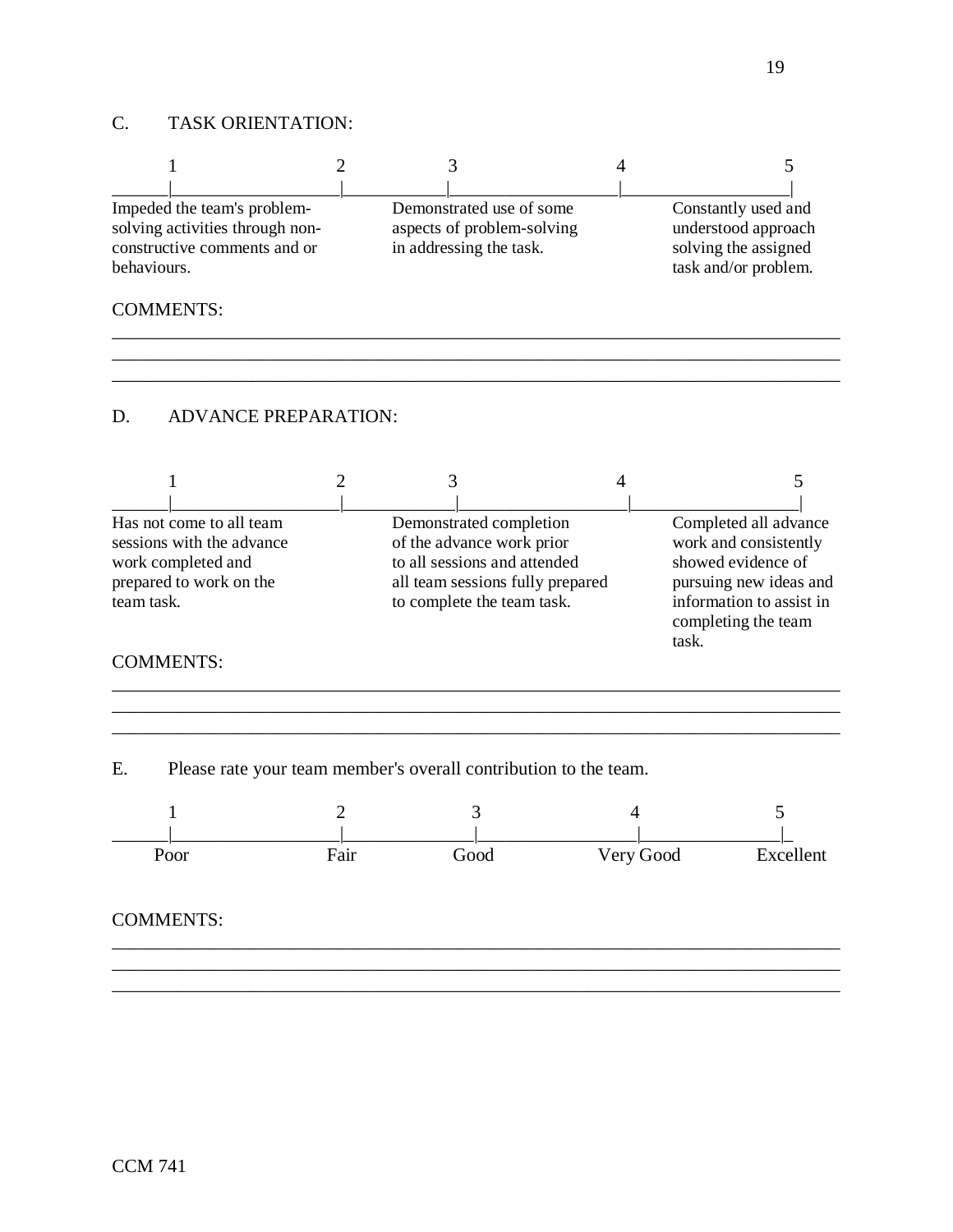## *TEAM CONTRACT*

### **Preamble**

The following team contract outlines the terms and conditions for all team work assignments in Public Relations Research Project (CCM 741).

\_\_\_\_\_\_\_\_\_\_\_\_\_\_\_\_\_\_\_\_\_\_\_\_\_\_\_\_\_\_\_\_ \_\_\_\_\_\_\_\_\_\_\_\_\_\_\_\_\_\_\_\_\_\_\_\_\_\_\_\_\_\_\_\_\_

\_\_\_\_\_\_\_\_\_\_\_\_\_\_\_\_\_\_\_\_\_\_\_\_\_\_\_\_\_\_\_\_ \_\_\_\_\_\_\_\_\_\_\_\_\_\_\_\_\_\_\_\_\_\_\_\_\_\_\_\_\_\_\_\_\_

\_\_\_\_\_\_\_\_\_\_\_\_\_\_\_\_\_\_\_\_\_\_\_\_\_\_\_\_\_\_\_\_ \_\_\_\_\_\_\_\_\_\_\_\_\_\_\_\_\_\_\_\_\_\_\_\_\_\_\_\_\_\_\_\_\_

Members of the team are (please print):

Together, the team will complete all the assignments over the semester as outlined in the subject syllabus for Public Relations Research Project, CCM 741.

### **Terms and Conditions**

- 1. All team members must attend at least one team meeting per week, and all scheduled team meetings with the professor, unless excused by the professor. Depending on task due dates, additional meetings may be required.
- 2. All team members must arrive at team meetings at the designated time, prepared and organized, to use meeting time efficiently and effectively.
- 3. All team members must remain in timely communication with one another by email, telephone or both.
- 4. Any information or work that is handed in to the professor must be reviewed and initialed by each member of the team. It is a team member's responsibility to read this material in the time allotted.
- 5. Tasks will be delegated to team members and each task will be assigned a deadline. Only the direst of circumstances (death in the immediate family, illness requiring medical attention, or jury duty) will be acceptable if the work cannot be completed by deadline (see paragraph five of Conflict Resolution Procedures section).
- 6. If any internal conflict should arise, the team will attempt to self-mediate according to the Conflict Resolution section of this document; however, if needed, the team will ask the professor to mediate.
- 7. Each member of the team will assume a primary role and, if and when required, secondary roles to facilitate the completion of the assignment.
- 8. Team members are responsible and accountable for the quality and satisfactory completion of their tasks. Should problems arise, other team members must be apprised of them so that a mutually satisfactory solution can be worked out.
- 9. All team members agree to cooperate with their teammates to complete the assignment. This requires sensitivity to the processes and tasks of the assignment and to other team members.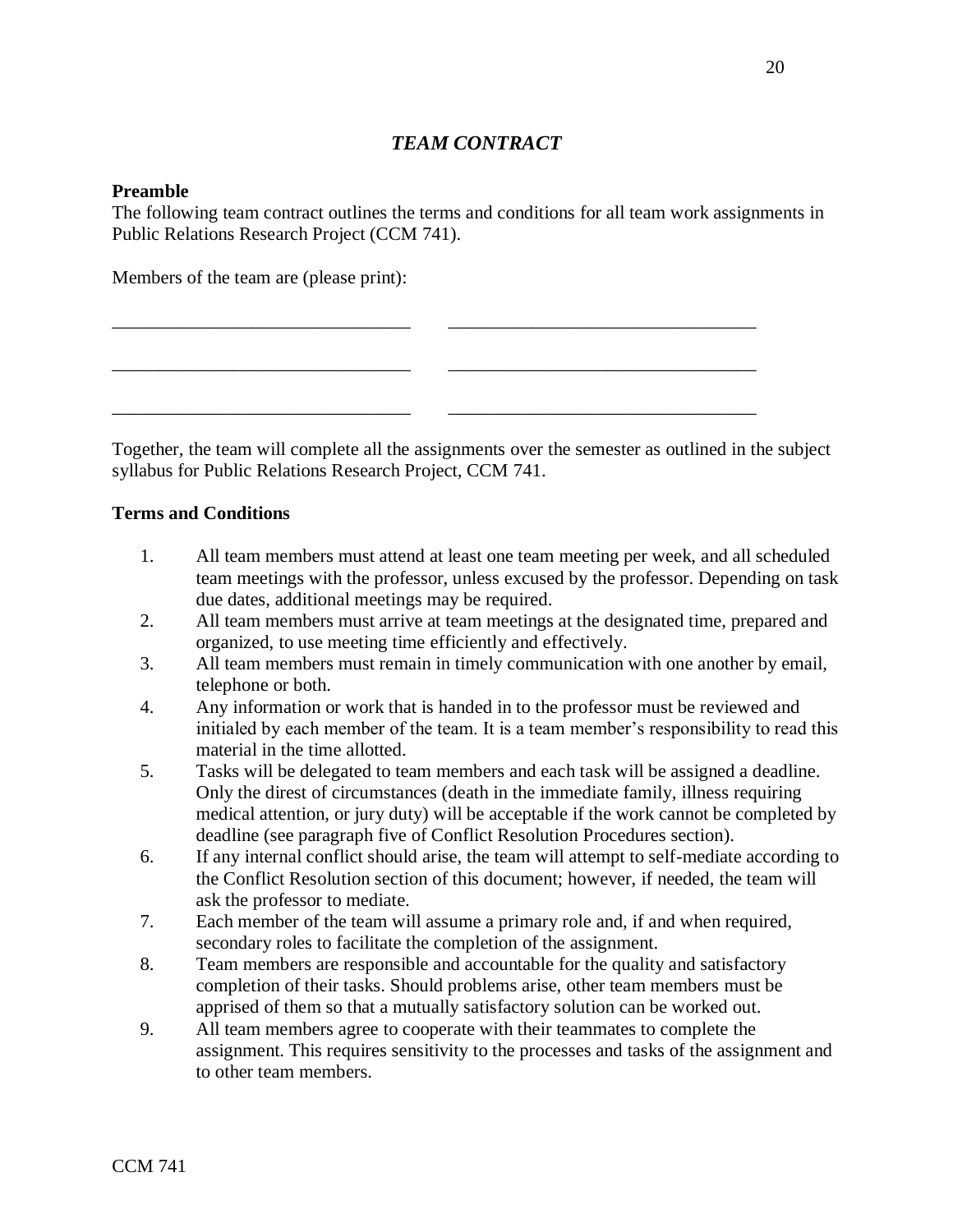- 10. Should a team member fail in his or her duties or tasks, or both, peer evaluations, with documentation, of the team member will reflect this behaviour.
- 11. All team members agree to share equally all costs related to this assignment. All receipts and reimbursement of costs will be due on the due date of the assignment. The team leader will be responsible for keeping a record of all costs and for paying reimbursements from a team petty cash fund.
- 12. Team members agree to conduct any research associated with this assignment in an ethical manner, to adhere to accepted standards of research methods and to document fully their primary and secondary sources.

## **Functions of Team Members**

Team members have agreed to assume the following primary roles:

Team Leader:

Name:\_\_\_\_\_\_\_\_\_\_\_\_\_\_\_\_\_\_\_\_\_\_\_\_\_\_\_\_\_\_\_\_\_\_\_\_\_\_\_\_\_\_\_\_\_\_\_\_\_\_\_\_\_\_\_\_\_\_\_\_\_\_\_\_\_\_

(Coordinates meeting times, task lists, and budget; corresponds with professor on behalf of team, and tasks as assigned)

Recording Secretary: Name:\_\_\_\_\_\_\_\_\_\_\_\_\_\_\_\_\_\_\_\_\_\_\_\_\_\_\_\_\_\_\_\_\_\_\_\_\_\_\_\_\_\_\_\_\_\_\_\_\_\_\_\_\_\_\_\_\_\_\_\_\_\_\_\_\_\_ (Keeps minutes of all meetings, draws up meeting agendas and tasks as assigned)

Writer: Name:\_\_\_\_\_\_\_\_\_\_\_\_\_\_\_\_\_\_\_\_\_\_\_\_\_\_\_\_\_\_\_\_\_\_\_\_\_\_\_\_\_\_\_\_\_\_\_\_\_\_\_\_\_\_\_\_\_\_\_\_\_\_\_\_\_\_ (Writes reports and tasks as assigned)

Editor/Proofreader: Name:\_\_\_\_\_\_\_\_\_\_\_\_\_\_\_\_\_\_\_\_\_\_\_\_\_\_\_\_\_\_\_\_\_\_\_\_\_\_\_\_\_\_\_\_\_\_\_\_\_\_\_\_\_\_\_\_\_\_\_\_\_\_\_\_\_ (Edits and proofreads; tasks as assigned)

Researcher(s)/Interviewer(s):

Name:\_\_\_\_\_\_\_\_\_\_\_\_\_\_\_\_\_\_\_\_\_\_\_\_\_\_\_\_\_\_\_\_\_\_\_\_\_\_\_\_\_\_\_\_\_\_\_\_\_\_\_\_\_\_\_\_\_\_\_\_\_\_\_\_\_

(Carries out primary and secondary research; documents sources and tasks as assigned) Team members agree that, in addition to the tasks associated with their primary roles, they may be assigned other tasks as increases in workload become apparent. For instance, presenter(s) will be identified closer to presentation dates.

## **Conflict Resolution Procedures**

*To resolve categories of disagreement and determine demerit points for infractions, all team members are directed to consult this section.*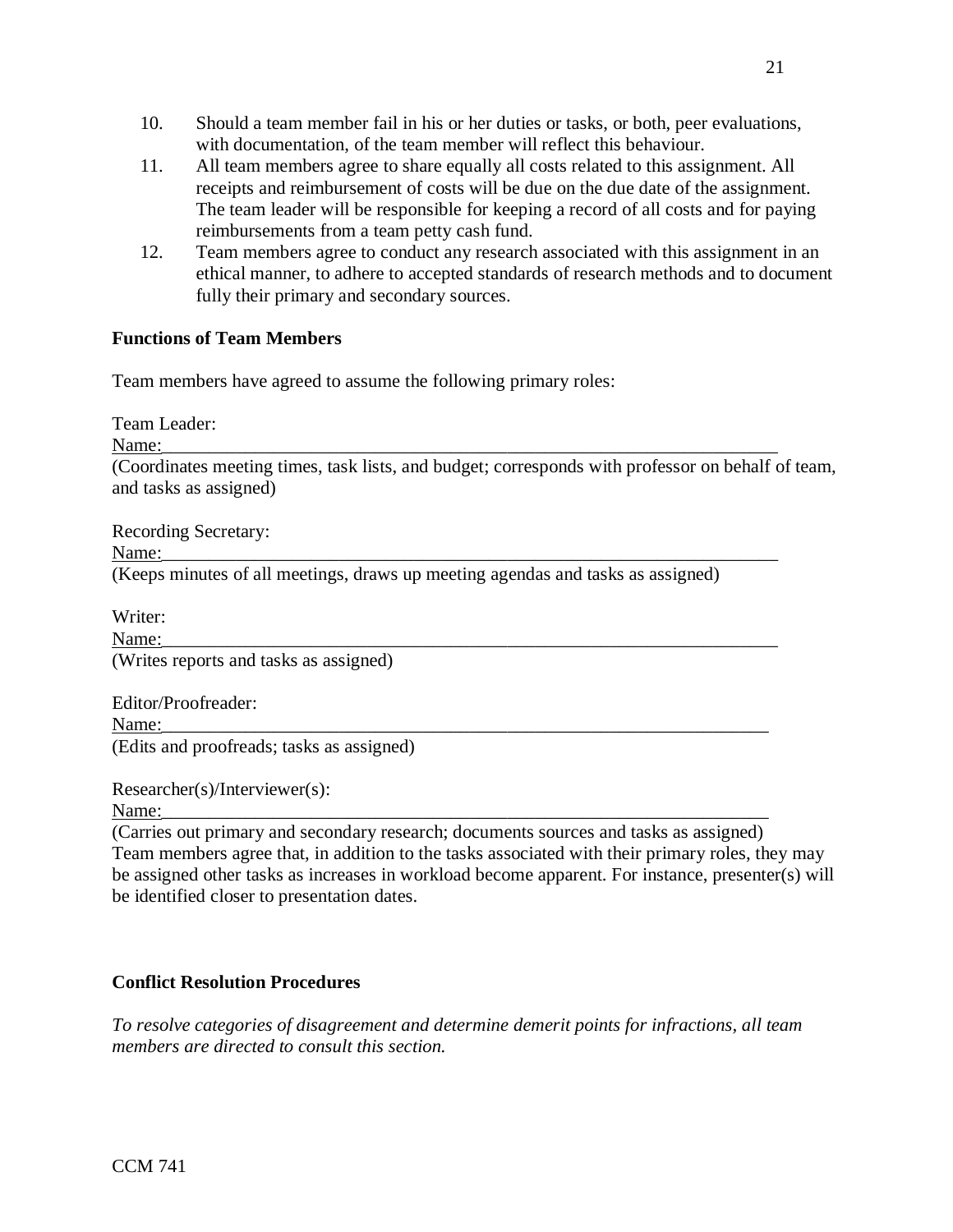- 1. **Violations:** Where a team member believes a violation of the spirit of this contract has occurred, the team member will alert the transgressor to that violation. If the transgressor should deny the violation or continue the violation, the aggrieved team member will inform the Recording Secretary who will put the matter on the next meeting agenda. Both parties must be prepared to document their case at the meeting for the consideration of the whole team. The result of the team's discussion must be written up by the Recording Secretary and the facts of the situation, as presented by both parties to the team during the meeting, appended to the resolution, which will be forwarded to the professor at the next team meeting with him or her.
- 2. **Interpersonal Relations:** Unprofessional and inappropriate behaviour will not be tolerated. All team members are responsible for maintaining an atmosphere of civility, courtesy and politeness, towards each other when discussing differences of opinion and frustrations with the progress of work.
- 3. **Third Party Mediation:** The team agrees to resolve conflicts between individual members wherever feasible. All such cases must be documented and reported to the professor. When the team is unable to resolve a conflict; however, the team will ask the professor to mediate the dispute and render a binding decision.
- 4. **Amendments:** From time to time, it may be necessary to make amendments to this contract to take into account changing realities. Proposed amendments must be forwarded to the Recording Secretary who will forward the proposed amendment to all team members and place the matter on the next available meeting agenda for discussion. All final amendments must be attached to the master contract in written form and signed by all team members. All team members will be afforded the opportunity to comment, in writing, on amendments before they are adopted. A majority vote of team members will carry an amendment. In cases where the vote results in a draw, the team will ask the professor to mediate. The professor must be notified in writing of amendments.
- 5. **Peer Evaluations:** Where required by the professor, team members will complete confidential evaluations of their peers in the team and hand them in, under separate cover, with the final assignment to the professor. All evaluations will be fully documented for the professor and signed off by the team member being evaluated and the evaluator. To that end, each member will keep a log of his or her team experience and have access, through the Recording Secretary, to all dispute resolutions. Also, team members may set up a demerit point system, for unacceptable work and behaviour, subject to the approval of all team members and the professor, in an amendment to this contract to guide their final assessment of peers.

## **Signatures:**

We the undersigned have read and understand the terms and conditions of this *Team Contract*, and agree to abide by it for the duration of the assignment: